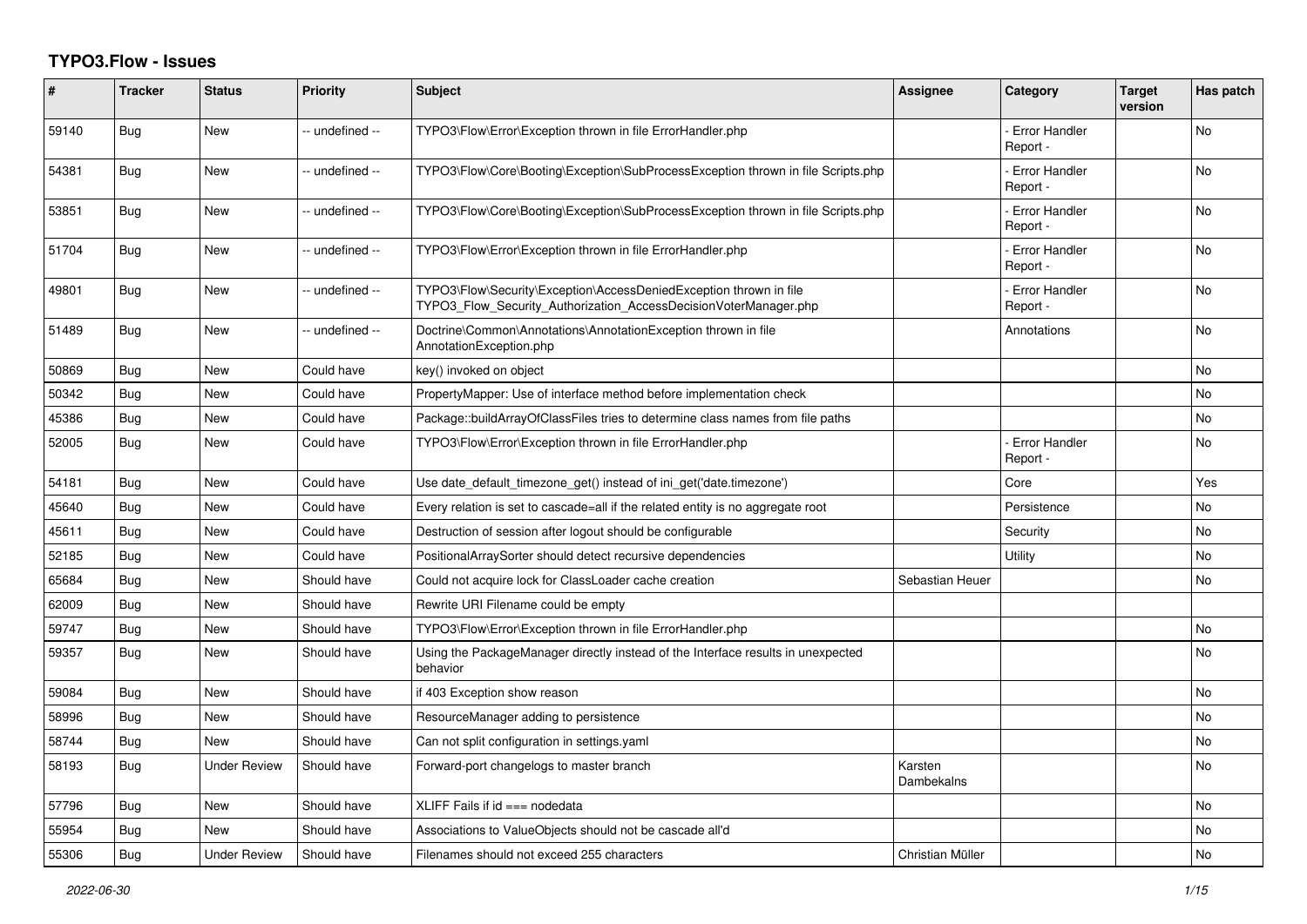| #     | <b>Tracker</b> | <b>Status</b>       | <b>Priority</b> | <b>Subject</b>                                                                            | Assignee              | Category          | <b>Target</b><br>version | Has patch |
|-------|----------------|---------------------|-----------------|-------------------------------------------------------------------------------------------|-----------------------|-------------------|--------------------------|-----------|
| 53189 | <b>Bug</b>     | New                 | Should have     | Blog tutorial no longer works                                                             | <b>Philipp Maier</b>  |                   |                          | No        |
| 52945 | Bug            | New                 | Should have     | Excluded classes should only be excluded from reflection but still autoloaded             |                       |                   |                          | No        |
| 52430 | Bug            | New                 | Should have     | Cannot convert from UUID to auto-increment ID                                             |                       |                   |                          | No        |
| 51972 | Bug            | <b>New</b>          | Should have     | Joins for every deep property constraint make cartesian selection                         | Adrian Föder          |                   |                          | Yes       |
| 51811 | <b>Bug</b>     | New                 | Should have     | Improve session handle when the authenticated account is removed from persitance          | Dominique Feyer       |                   |                          | Yes       |
| 49372 | <b>Bug</b>     | <b>New</b>          | Should have     | ObjectConverter ignores implemented interface when mapping subtype                        |                       |                   |                          | No        |
| 49011 | Bug            | <b>Under Review</b> | Should have     | Support executing TYPO3.Flow inside a PHAR                                                |                       |                   |                          | No        |
| 48430 | Bug            | New                 | Should have     | Default validator-messages are not correctly formatted                                    |                       |                   |                          | No        |
| 48429 | Bug            | New                 | Should have     | Remove- and update-actions on repository are not persisted                                |                       |                   |                          | No        |
| 47236 | Bug            | Needs<br>Feedback   | Should have     | Error at offset 6279 of 6338                                                              |                       |                   |                          | No        |
| 46073 | <b>Bug</b>     | <b>Under Review</b> | Should have     | Scripts::executeCommand must be usable outsite of TYPO3.Flow                              |                       |                   |                          | No        |
| 45669 | Bug            | New                 | Should have     | PersistentObjectConverter does not convert ValueObjects by identity                       |                       |                   |                          | No        |
| 45272 | <b>Bug</b>     | <b>New</b>          | Should have     | Related Value Objects get deleted by default cascading                                    |                       |                   |                          | No        |
| 44148 | Bug            | New                 | Should have     | Documentation for executeCommand() needs clarification                                    |                       |                   | 2.0.1                    | No        |
| 43947 | Bug            | New                 | Should have     | Redirect to login after Session timeout                                                   |                       |                   |                          | No        |
| 41727 | Bug            | Accepted            | Should have     | @Flow\Identity and @ORM\InheritanceType("JOINED") can't be used together                  | Karsten<br>Dambekalns |                   |                          | No        |
| 41533 | <b>Bug</b>     | Needs<br>Feedback   | Should have     | Ignored object-validation in editAction when redirecting back from updateAction           |                       |                   |                          | No        |
| 40824 | Bug            | Needs<br>Feedback   | Should have     | Modified action controller methods not detected properly                                  | Andreas Förthner      |                   |                          | <b>No</b> |
| 38216 | <b>Bug</b>     | Needs<br>Feedback   | Should have     | Static method calls in reflected classes refer to _Original class                         |                       |                   |                          | No        |
| 36634 | Bug            | New                 | Should have     | Reconstituted entities do not have their properties set when initializeObject() is called |                       |                   |                          | No        |
| 36633 | <b>Bug</b>     | New                 | Should have     | Reconstituted entities should not have the FLOW3 Persistence clone property set           |                       |                   |                          | No        |
| 34404 | Bug            | New                 | Should have     | JsonView transformObject does not respect_descendAll configuration                        |                       |                   |                          | No        |
| 33293 | <b>Bug</b>     | New                 | Should have     | Injection to private variable results in injection of the the wrong class                 |                       |                   |                          | No        |
| 57972 | Bug            | New                 | Should have     | Missing @ManyToOne in example for resource                                                |                       | - Documentation - |                          | No        |
| 45623 | Bug            | New                 | Should have     | SQL error when calling TYPO3.Blog Setup controller                                        |                       | Documentation -   |                          | No        |
| 40802 | <b>Bug</b>     | Accepted            | Should have     | Documentation mistake (authentication)                                                    | Karsten<br>Dambekalns | - Documentation - | 1.1.1                    | No        |
| 39414 | Bug            | New                 | Should have     | Security Documentation                                                                    |                       | - Documentation - |                          | No        |
| 38004 | <b>Bug</b>     | Accepted            | Should have     | Missing CheatSheet folder for Getting Started manual                                      | Karsten<br>Dambekalns | Documentation -   | 1.1.1                    | No        |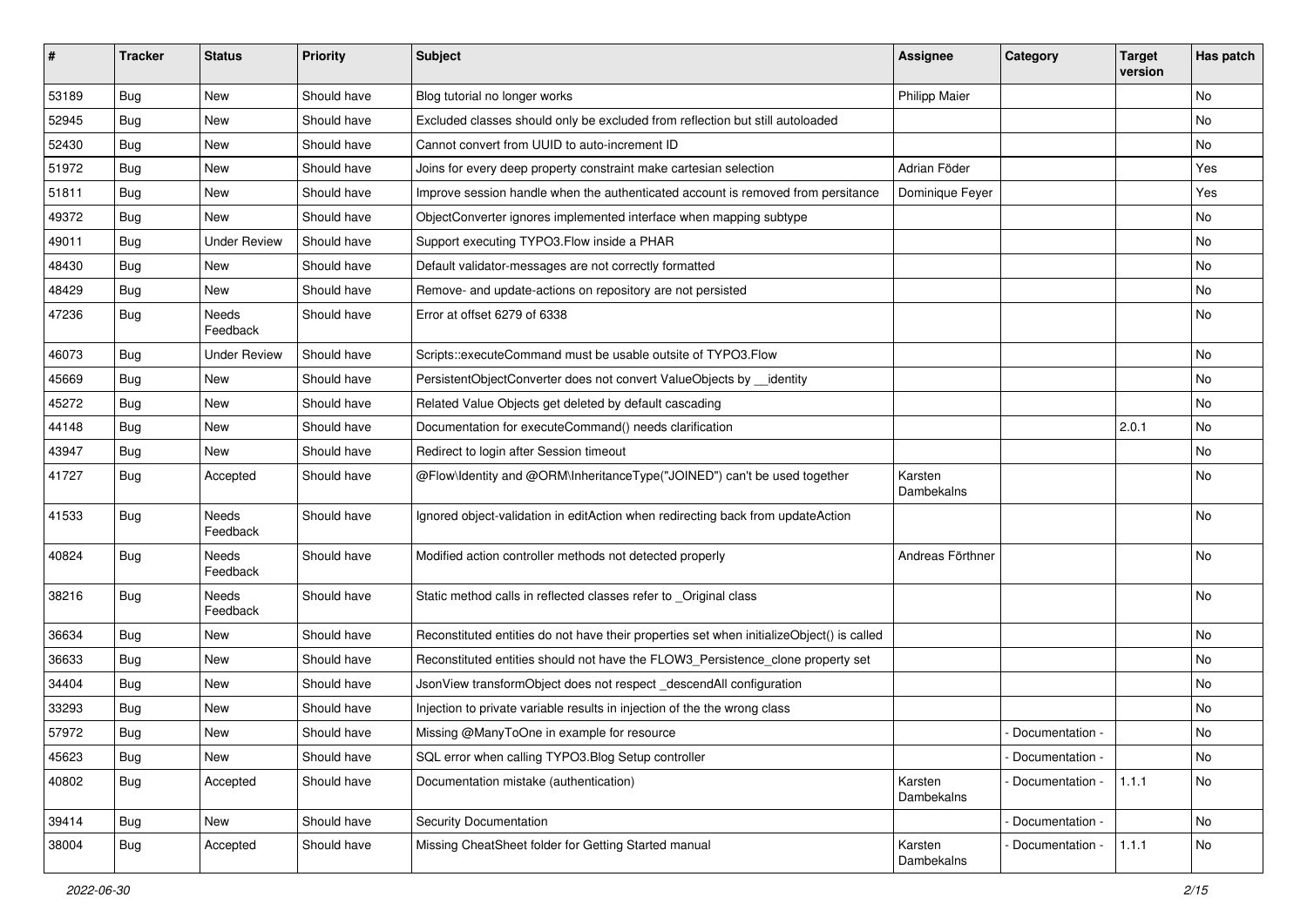| #     | <b>Tracker</b> | <b>Status</b>       | <b>Priority</b> | <b>Subject</b>                                                                                                       | <b>Assignee</b>       | Category                         | <b>Target</b><br>version | Has patch |
|-------|----------------|---------------------|-----------------|----------------------------------------------------------------------------------------------------------------------|-----------------------|----------------------------------|--------------------------|-----------|
| 59049 | Bug            | <b>New</b>          | Should have     | TYPO3\Flow\Error\Exception thrown in file ErrorHandler.php                                                           |                       | Error Handler<br>Report -        |                          | No        |
| 48873 | <b>Bug</b>     | <b>New</b>          | Should have     | Error when calling resourceManager->deleteResource on unpublished Resource                                           |                       | <b>Error Handler</b><br>Report - |                          | <b>No</b> |
| 58153 | <b>Bug</b>     | <b>New</b>          | Should have     | Session - Scope, Property with interface annotation fails at wakeup                                                  |                       | <b>AOP</b>                       | 2.1                      | <b>No</b> |
| 27045 | Bug            | <b>New</b>          | Should have     | Introduced properties are not available in the reflection service during a compile run                               |                       | <b>AOP</b>                       |                          |           |
| 54446 | Bug            | <b>New</b>          | Should have     | Cache filebackend 'include once'                                                                                     |                       | Cache                            |                          | No.       |
| 53262 | Bug            | New                 | Should have     | FileBakend have some race condition                                                                                  | Dominique Feyer       | Cache                            |                          | Yes       |
| 40410 | Bug            | Needs<br>Feedback   | Should have     | Exception when using Apc, Memcached of Redis cache backend for reflection status<br>and object configuration         | Karsten<br>Dambekalns | Cache                            |                          | No        |
| 39699 | <b>Bug</b>     | Accepted            | Should have     | SQL DDL for TYPO3\FLOW3\Cache\Backend\PdoBackend                                                                     | Karsten<br>Dambekalns | Cache                            |                          | No        |
| 33465 | Bug            | New                 | Should have     | Some vital commands to recover the system fail when recovery is needed                                               |                       | Command                          |                          | No        |
| 48596 | Bug            | <b>Under Review</b> | Should have     | Ignored Tags configuration should be easier to configure from packages                                               | Alexander Berl        | Configuration                    |                          | No        |
| 52909 | <b>Bug</b>     | <b>New</b>          | Should have     | Class Loader fallback to non-proxy hides fatal errors                                                                |                       | Core                             |                          | No.       |
| 51312 | Bug            | New                 | Should have     | Default php error handler generates warning (when loading<br>TYPO3\Flow\Error\Exception class)                       |                       | Core                             | 2.0                      | No        |
| 50080 | Bug            | Needs<br>Feedback   | Should have     | Broken concept for CLI/Web separation                                                                                | Karsten<br>Dambekalns | Core                             |                          | No        |
| 47487 | Bug            | <b>New</b>          | Should have     | Functional test classes in package without classes are not compiled                                                  |                       | Core                             | 2.0.1                    | No.       |
| 43541 | Bug            | New                 | Should have     | Incomplete classes path detection for PSR-0                                                                          |                       | Core                             | 2.0.1                    | No        |
| 39096 | Bug            | <b>New</b>          | Should have     | Unnecessary compile invoked in non production context?                                                               |                       | Core                             | 2.0.1                    | <b>No</b> |
| 32574 | <b>Bug</b>     | Accepted            | Should have     | FLOW3 enters fork bombs when using cgi-fcgi vs cli                                                                   | Karsten<br>Dambekalns | Core                             |                          | No        |
| 51763 | <b>Bug</b>     | <b>New</b>          | Should have     | HttpRequest always returns content of the current request                                                            |                       | Http                             |                          | No        |
| 46066 | Bug            | <b>New</b>          | Should have     | Currency formatter uses wrong format for ISO 4217 currency codes                                                     |                       | 118n                             |                          | No.       |
| 44361 | Bug            | <b>New</b>          | Should have     | TYPO3\Flow\I18n\Formatter\DatetimeFormatter - caching DATETIME type                                                  |                       | 118n                             | 2.0.1                    | No.       |
| 54744 | Bug            | <b>New</b>          | Should have     | System.log contains many NOTICE Flow The argument "workspace" declared in<br>pointcut does not exist in method TYPO3 |                       | Log                              |                          | <b>No</b> |
| 48532 | Bug            | <b>Under Review</b> | Should have     | JsonView Configuration behaves differently for arrays and objects                                                    | Alexander Berl        | <b>MVC</b>                       |                          | <b>No</b> |
| 44186 | Bug            | <b>New</b>          | Should have     | Request does not accept custom Content-Type                                                                          |                       | <b>MVC</b>                       | 2.0.1                    | No        |
| 44185 | Bug            | <b>New</b>          | Should have     | XML body always need a root node                                                                                     |                       | <b>MVC</b>                       | 2.0.1                    | <b>No</b> |
| 44184 | Bug            | New                 | Should have     | Request arguments are not merged correctly for single object actions                                                 |                       | <b>MVC</b>                       | 2.0.1                    | No        |
| 39674 | Bug            | <b>New</b>          | Should have     | TYPO3\FLOW3\var dump behaves weird in controller actions doing return                                                |                       | <b>MVC</b>                       |                          | <b>No</b> |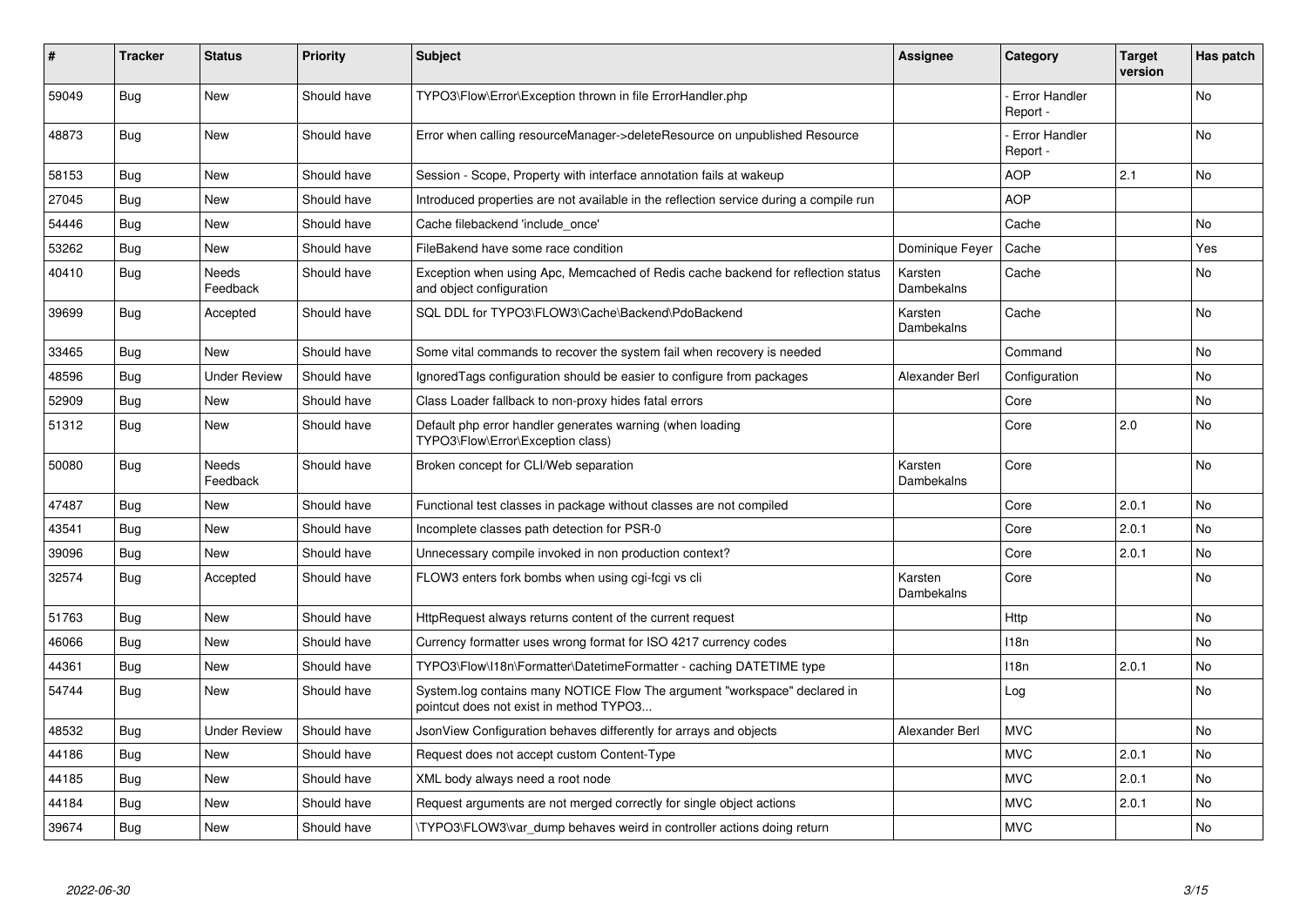| $\vert$ # | <b>Tracker</b> | <b>Status</b>       | <b>Priority</b> | <b>Subject</b>                                                                                              | <b>Assignee</b>       | Category      | <b>Target</b><br>version | Has patch      |
|-----------|----------------|---------------------|-----------------|-------------------------------------------------------------------------------------------------------------|-----------------------|---------------|--------------------------|----------------|
| 58773     | Bug            | Accepted            | Should have     | Improve NoMatchingRouteException                                                                            | Bastian<br>Waidelich  | MVC - Routing |                          | N <sub>o</sub> |
| 53350     | Bug            | Accepted            | Should have     | Trying to create a Link in an Template in CLI Context should provide a helpful<br>exception                 | Bastian<br>Waidelich  | MVC - Routing |                          | No             |
| 50395     | Bug            | Accepted            | Should have     | Route cache caches routes for non dispatchable requests                                                     | Bastian<br>Waidelich  | MVC - Routing |                          | No             |
| 45917     | Bug            | New                 | Should have     | RoutePartHandler transliteration must be improved                                                           |                       | MVC - Routing |                          | No             |
| 45405     | Bug            | Accepted            | Should have     | Uncaught Exception in DynamicRoutePart                                                                      | Bastian<br>Waidelich  | MVC - Routing |                          | No             |
| 53224     | Bug            | New                 | Should have     | Constructor in subclass breaks call chain leading to missing identifier / uuid                              |                       | Object        |                          | No             |
| 46974     | Bug            | Accepted            | Should have     | Original and Proxy class in one file makes it difficult to reach 100% code coverage for<br>functional tests | Christian Müller      | Object        |                          | No             |
| 40283     | Bug            | New                 | Should have     | New constructor in grandparent class not called                                                             |                       | Object        |                          | No             |
| 35083     | Bug            | <b>New</b>          | Should have     | involving SecurityContext in Widget's __wakeup situation leads to an exception                              |                       | Object        |                          | No             |
| 27088     | <b>Bug</b>     | On Hold             | Should have     | initializeObject() is called too early when reconstructing entities                                         |                       | Object        |                          | <b>No</b>      |
| 25988     | <b>Bug</b>     | <b>New</b>          | Should have     | Useless proxies are built for some classes                                                                  |                       | Object        |                          |                |
| 57437     | <b>Bug</b>     | <b>New</b>          | Should have     | Composer package replacement is not supported                                                               |                       | Package       |                          | <b>No</b>      |
| 54458     | Bug            | New                 | Should have     | Missing Version Number in packages                                                                          |                       | Package       |                          | No             |
| 53620     | Bug            | <b>New</b>          | Should have     | Move Classes/TYPO3/Flow/Composer to own Package                                                             |                       | Package       |                          | No             |
| 47858     | <b>Bug</b>     | Needs<br>Feedback   | Should have     | Remove .htaccess from Composer Installer Essentials                                                         | Christopher<br>Hlubek | Package       | 2.0.1                    | No             |
| 59442     | <b>Bug</b>     | <b>Under Review</b> | Should have     | Composite primary keys including foreign entity don't work                                                  |                       | Persistence   |                          | No             |
| 59366     | Bug            | <b>Under Review</b> | Should have     | fix* lifecycle callbacks should not be registered for unproxied entities                                    |                       | Persistence   |                          | No             |
| 59322     | Bug            | New                 | Should have     | Mssing field exception should show missing migrations as well                                               |                       | Persistence   |                          | No             |
| 56573     | Bug            | <b>New</b>          | Should have     | Converting by Flow\Identity                                                                                 |                       | Persistence   |                          | <b>No</b>      |
| 52014     | <b>Bug</b>     | <b>New</b>          | Should have     | Migration makes fields NOT NULL even though not true                                                        |                       | Persistence   |                          | No             |
| 51188     | Bug            | <b>New</b>          | Should have     | Doctrine does not respect AOP-injected properties                                                           |                       | Persistence   |                          | No             |
| 46010     | Bug            | <b>New</b>          | Should have     | Generating a DiscriminatorMap with base class in different namespace does not work                          |                       | Persistence   |                          | No             |
| 44244     | Bug            | <b>New</b>          | Should have     | defaultOrderings aren't applied on related objects                                                          |                       | Persistence   |                          | No.            |
| 43967     | Bug            | New                 | Should have     | Error in evaluating orphanRemoval in Flow Annotation driver                                                 |                       | Persistence   |                          | No             |
| 43192     | Bug            | Accepted            | Should have     | findByIdentifier() for non-persisted objects not working for custom identifier properties                   | Karsten<br>Dambekalns | Persistence   |                          | No             |
| 43190     | Bug            | Accepted            | Should have     | Misleading exception message for incompatible database structure                                            | Karsten<br>Dambekalns | Persistence   | 2.0.1                    | No.            |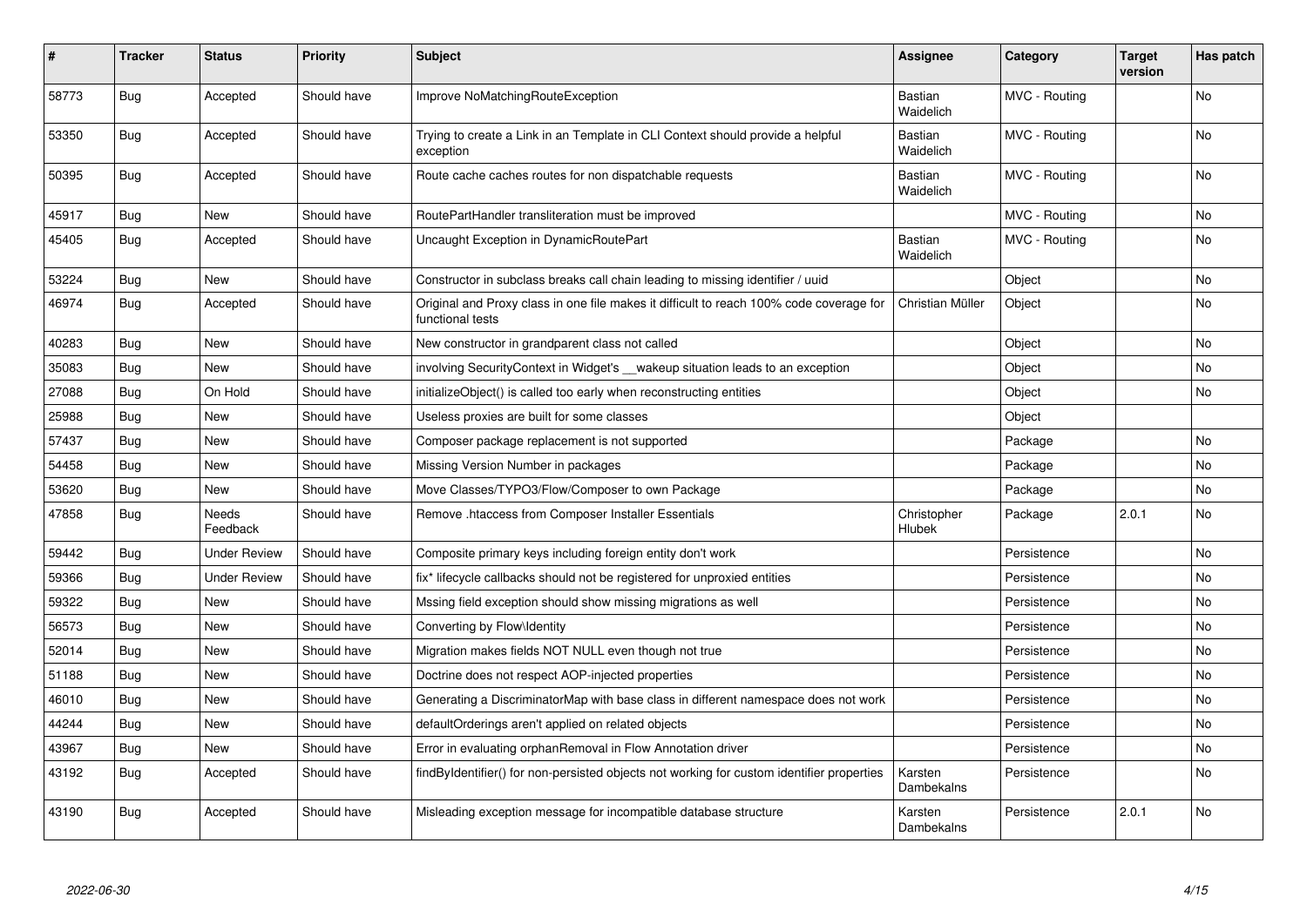| #     | <b>Tracker</b> | <b>Status</b>       | <b>Priority</b> | Subject                                                                                             | <b>Assignee</b>        | Category    | <b>Target</b><br>version | Has patch |
|-------|----------------|---------------------|-----------------|-----------------------------------------------------------------------------------------------------|------------------------|-------------|--------------------------|-----------|
| 37354 | <b>Bug</b>     | Accepted            | Should have     | Do not apply generateValueHash() and generateUuid() if custom identifier is used                    | Karsten<br>Dambekalns  | Persistence |                          | <b>No</b> |
| 36804 | <b>Bug</b>     | New                 | Should have     | Orphaned entities within aggregates are not removed                                                 |                        | Persistence |                          | No        |
| 36495 | <b>Bug</b>     | New                 | Should have     | HTTP Response is sent before persistence preventing Exceptions to be displayed on<br>redirect       |                        | Persistence |                          | <b>No</b> |
| 29425 | <b>Bug</b>     | <b>New</b>          | Should have     | Deletion of a blog post with resources fails with FK constraint error                               |                        | Persistence |                          |           |
| 28016 | <b>Bug</b>     | Needs<br>Feedback   | Should have     | Cascade remove of cleared ArrayCollection                                                           | Karsten<br>Dambekalns  | Persistence |                          | No        |
| 13559 | Bug            | Accepted            | Should have     | ObjectSerializer failes with persistent objects within arrays                                       | Karsten<br>Dambekalns  | Persistence |                          | <b>No</b> |
| 59023 | <b>Bug</b>     | New                 | Should have     | BooleanConverter should not convert empty values to boolean                                         |                        | Property    |                          | <b>No</b> |
| 56107 | <b>Bug</b>     | <b>New</b>          | Should have     | Property mapping configuration only supports one wildcard at a time                                 |                        | Property    |                          | No        |
| 49566 | <b>Bug</b>     | New                 | Should have     | NULL source values are not handled correctly                                                        | Adrian Föder           | Property    |                          | No.       |
| 37292 | Bug            | <b>Under Review</b> | Should have     | PropertyMappingConfiguration::mapUnknownProperties is not passed down to<br>Subconfiguration        | Sebastian<br>Kurfuerst | Property    |                          | Yes       |
| 34134 | Bug            | Needs<br>Feedback   | Should have     | PropertyMapper throws unnecessary exception                                                         | Christian Müller       | Property    |                          | Yes       |
| 53533 | <b>Bug</b>     | New                 | Should have     | Class reflection assumes reverse PSR-0, can lead to fail in autoloader                              |                        | Reflection  |                          | No        |
| 51847 | <b>Bug</b>     | New                 | Should have     | Overiding controller actions with other required parameter sets results in fatal error.             |                        | Reflection  | 2.x                      | <b>No</b> |
| 47325 | Bug            | <b>Under Review</b> | Should have     | ReflectionData and classSchema caches need not be freezable                                         |                        | Reflection  | 2.0.1                    | No        |
| 31002 | <b>Bug</b>     | New                 | Should have     | Generated sleep method handles static properties as members.                                        |                        | Reflection  |                          |           |
| 57815 | <b>Bug</b>     | New                 | Should have     | Invalid resources are saved in the persistent resources folder                                      |                        | Resource    |                          | No        |
| 47950 | <b>Bug</b>     | New                 | Should have     | import of remote resources                                                                          |                        | Resource    | 2.0.1                    | No        |
| 42888 | <b>Bug</b>     | Needs<br>Feedback   | Should have     | ResourceManager chokes on non existing files                                                        |                        | Resource    |                          | No        |
| 27721 | <b>Bug</b>     | Needs<br>Feedback   | Should have     | Permissions of uploaded resources not correct                                                       | Karsten<br>Dambekalns  | Resource    |                          | No        |
| 58927 | <b>Bug</b>     | New                 | Should have     | Overlapping ressouce definitions in Policy.yaml resolved incorrectly                                |                        | Security    | 2.1                      | No        |
| 58852 | <b>Bug</b>     | New                 | Should have     | TYPO3\Flow\Security\Exception\AccessDeniedException should clarify which action<br>fails to execute |                        | Security    |                          | No        |
| 54589 | <b>Bug</b>     | New                 | Should have     | Role parent is not removed from roles MM table                                                      |                        | Security    |                          | No        |
| 54146 | Bug            | New                 | Should have     | Different sorting of arguments in ACL Patterns doesnt work                                          | Christian Müller       | Security    |                          | No        |
| 49780 | Bug            | New                 | Should have     | Roles are not synchronized                                                                          |                        | Security    |                          | No        |
| 47429 | <b>Bug</b>     | New                 | Should have     | Global policy files no longer allowed                                                               |                        | Security    |                          | No        |
| 41029 | <b>Bug</b>     | Accepted            | Should have     | Method security is also evaluating abstract classes                                                 | Karsten<br>Dambekalns  | Security    |                          | No        |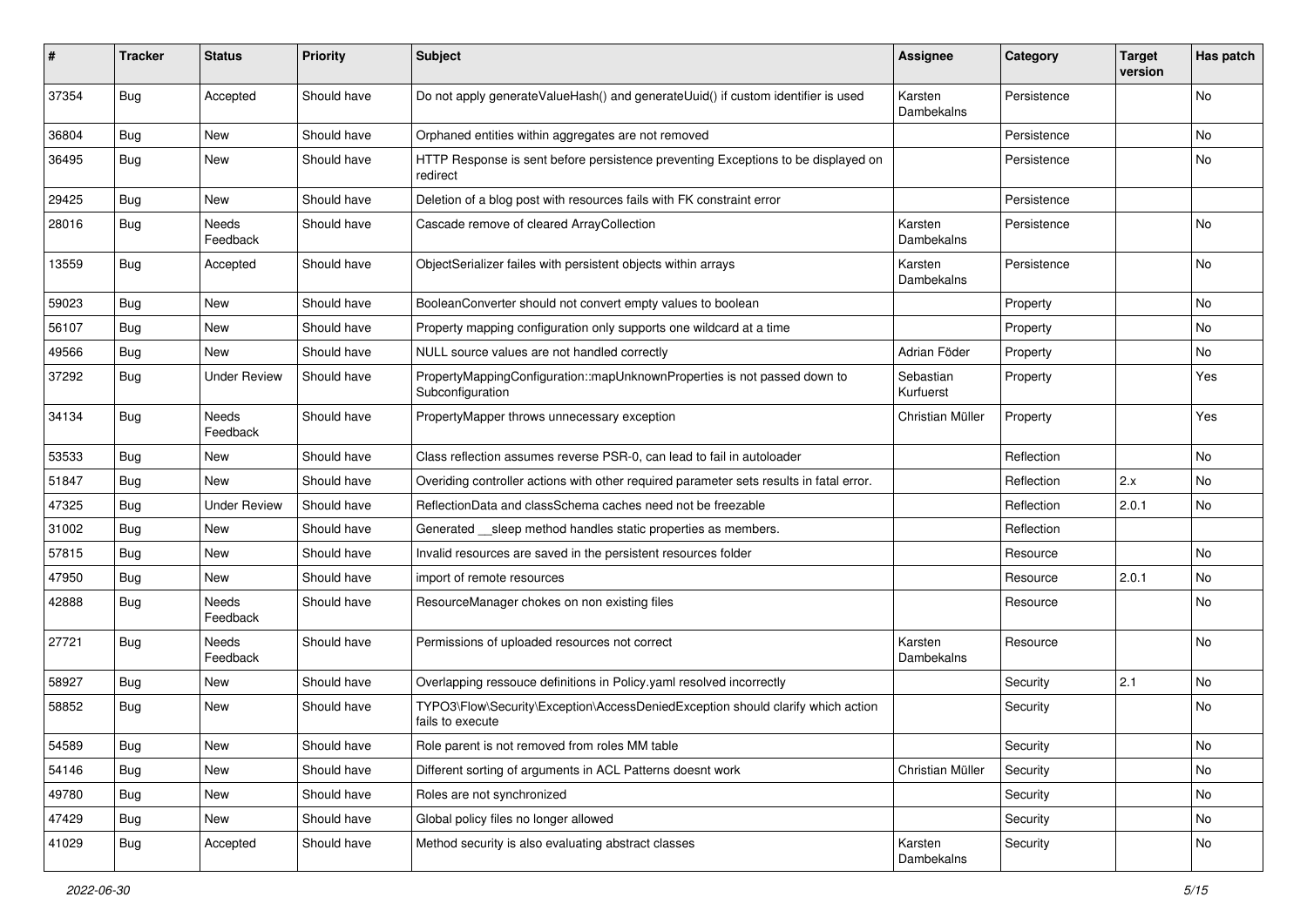| ∦     | <b>Tracker</b> | <b>Status</b>            | <b>Priority</b> | <b>Subject</b>                                                                                                               | <b>Assignee</b>       | Category        | <b>Target</b><br>version | Has patch |
|-------|----------------|--------------------------|-----------------|------------------------------------------------------------------------------------------------------------------------------|-----------------------|-----------------|--------------------------|-----------|
| 36508 | Bug            | New                      | Should have     | AuthenticationProvider Request Patterns                                                                                      |                       | Security        |                          | No        |
| 33078 | Bug            | New                      | Should have     | No Redirect to Login                                                                                                         |                       | Security        |                          | No        |
| 30425 | <b>Bug</b>     | New                      | Should have     | New methods are not updated in Policies during Development                                                                   |                       | Security        |                          |           |
| 28319 | Bug            | <b>Needs</b><br>Feedback | Should have     | Access denied will be logged at the wrong location in nested calls                                                           |                       | Security        |                          | No        |
| 57374 | <b>Bug</b>     | <b>New</b>               | Should have     | Persisted entities saved in session are not resolved                                                                         |                       | Session         | 2.x                      | <b>No</b> |
| 46210 | <b>Bug</b>     | Needs<br>Feedback        | Should have     | securityContext->getParty() in the initializeObject() method of a session-Scope object<br>throws exception on second request |                       | Session         |                          | No        |
| 44203 | Bug            | Needs<br>Feedback        | Should have     | Session implementation is still racy                                                                                         | Robert Lemke          | Session         | 2.0.1                    | No        |
| 62740 | Bug            | New                      | Should have     | Add check on literal in TypeHandlingUtility::isCollectionType                                                                |                       | Utility         |                          | No        |
| 57450 | Bug            | New                      | Should have     | International E-Mail addresses (umlauts, etc.) are not validated correctly                                                   |                       | Validation      |                          | No        |
| 37564 | <b>Bug</b>     | New                      | Should have     | Validation of Parent Object containing properties of type ManyToOne and<br>ManyToMany to same Target                         |                       | Validation      |                          | No        |
| 37316 | Bug            | New                      | Should have     | Use findBestMatchingLocale instead of getDefaultLocale?                                                                      |                       | Validation      |                          | No        |
| 37302 | <b>Bug</b>     | Needs<br>Feedback        | Should have     | NumberValidator                                                                                                              | Carsten Bleicker      | Validation      |                          | No        |
| 56856 | Bug            | <b>Under Review</b>      | Must have       | Fix StandardView Template                                                                                                    |                       |                 |                          | <b>No</b> |
| 56601 | Bug            | <b>Under Review</b>      | Must have       | PersistenceManager wrong handling of ORM\ld                                                                                  |                       |                 |                          | No        |
| 54549 | Bug            | <b>New</b>               | Must have       | PackageManager::createPackage is incompatible to PackageManagerInterface                                                     |                       |                 |                          | No        |
| 54451 | Bug            | New                      | Must have       | No functionality at Apache environments with suexec                                                                          |                       |                 |                          | No        |
| 49423 | Bug            | New                      | Must have       | Role name and packageKey are not accessible                                                                                  |                       |                 |                          | <b>No</b> |
| 46689 | <b>Bug</b>     | New                      | Must have       | The new ClassLoader swallows Fatal Errors                                                                                    | Marc Neuhaus          |                 |                          | No        |
| 43621 | <b>Bug</b>     | <b>Under Review</b>      | Must have       | Composer installer overwrites Settings.yaml.example                                                                          | Karsten<br>Dambekalns |                 |                          | <b>No</b> |
| 41148 | Bug            | New                      | Must have       | Converting of ValueObjects                                                                                                   |                       |                 |                          | <b>No</b> |
| 35831 | <b>Bug</b>     | New                      | Must have       | Deleting or unpublishing of a resource deletes all published symlinks<br>(Web/ Resources/Persistent)                         |                       |                 |                          | No        |
| 32873 | Bug            | Accepted                 | Must have       | Value changes for logged in account are not persisted due to session serialization                                           | Karsten<br>Dambekalns |                 |                          | No        |
| 27379 | <b>Bug</b>     | Needs<br>Feedback        | Must have       | add check to clear the database at tearDown in testing                                                                       |                       |                 |                          | No        |
| 11039 | <b>Bug</b>     | Needs<br>Feedback        | Must have       | Static object container injects properties to result of factory object                                                       |                       |                 |                          | No        |
| 58975 | <b>Bug</b>     | New                      | Must have       | Fix command for Linux in Qucikstart documentation                                                                            |                       | Documentation - |                          | No        |
| 46120 | <b>Bug</b>     | New                      | Must have       | Important step missing in the installation chapter                                                                           |                       | Documentation - |                          | No        |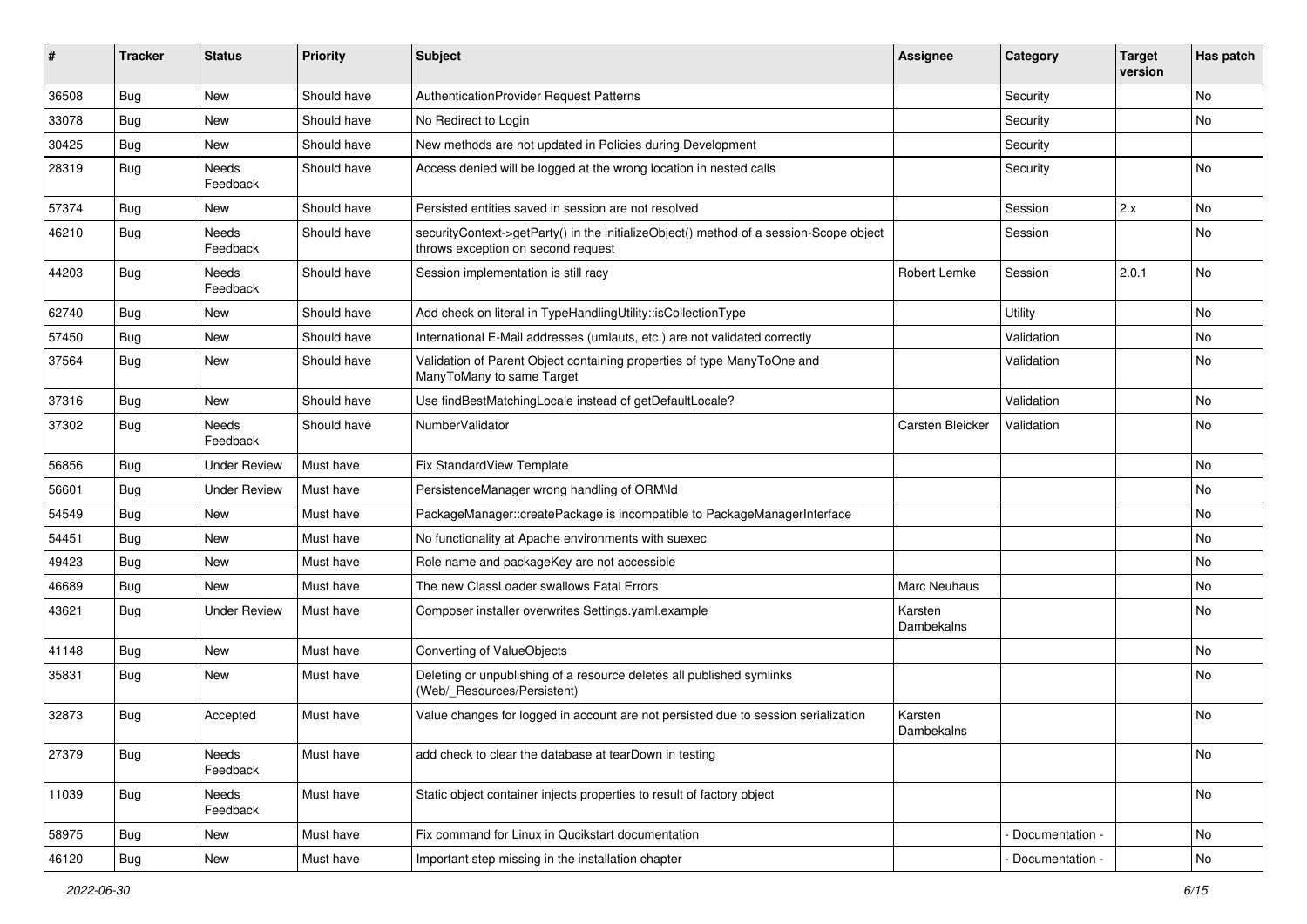| ∦     | <b>Tracker</b> | <b>Status</b>       | <b>Priority</b> | <b>Subject</b>                                                                                          | <b>Assignee</b>       | Category                         | <b>Target</b><br>version | Has patch |
|-------|----------------|---------------------|-----------------|---------------------------------------------------------------------------------------------------------|-----------------------|----------------------------------|--------------------------|-----------|
| 45249 | Bug            | New                 | Must have       | Update composer project-create command listing                                                          |                       | Documentation -                  |                          | No        |
| 59878 | <b>Bug</b>     | New                 | Must have       | TYPO3\Flow\Core\Booting\Exception\SubProcessException thrown in file Scripts.php                        |                       | <b>Error Handler</b><br>Report - | 1.1.1                    | No        |
| 58894 | Bug            | New                 | Must have       | MySQL max key length exceeded during Neos setup                                                         |                       | <b>Error Handler</b><br>Report - | 2.x                      | No        |
| 37473 | <b>Bug</b>     | New                 | Must have       | Subsequent Exceptions related to Doctrine Entity Manager makes it snap shut                             |                       | - Testing -                      |                          | No        |
| 37571 | <b>Bug</b>     | New                 | Must have       | Inherited proxies fail when implementing __clone                                                        |                       | <b>AOP</b>                       |                          | No        |
| 2974  | <b>Bug</b>     | New                 | Must have       | Aspect / Proxy Cache is not emptied automatically if an interface used for introduction<br>was modified | Robert Lemke          | <b>AOP</b>                       |                          |           |
| 32707 | <b>Bug</b>     | Accepted            | Must have       | <b>Bad Bad FileBackend</b>                                                                              | Karsten<br>Dambekalns | Cache                            | 2.0.1                    | No        |
| 45041 | Bug            | New                 | Must have       | Set file permissions doesnt work                                                                        |                       | Command                          | 2.0.1                    | No        |
| 56544 | Bug            | <b>New</b>          | Must have       | FLOW Exception on tar package inclusion via composer                                                    |                       | Core                             |                          | No.       |
| 51809 | <b>Bug</b>     | <b>Under Review</b> | Must have       | Commit "[BUGFIX] Published resources don't support symlinks" produces an fatal<br>error on Windows      | Adrian Föder          | Core                             | 2.0.1                    | No        |
| 51120 | Bug            | New                 | Must have       | \TYPO3\Flow\Core\Booting::buildSubprocessCommand - wrong command if passed<br>more than one parameters  |                       | Core                             |                          | No        |
| 42520 | Bug            | New                 | Must have       | Cache must be flushed globally for package state changes                                                |                       | Core                             |                          | No        |
| 35868 | <b>Bug</b>     | On Hold             | Must have       | Unstable condition in Utility\Environment                                                               | Karsten<br>Dambekalns | Environment                      |                          | <b>No</b> |
| 47073 | <b>Bug</b>     | New                 | Must have       | Cookie causes Error after Update                                                                        |                       | Http                             |                          | No        |
| 33024 | <b>Bug</b>     | Accepted            | Must have       | Exception when validating a float in a Model with the Number validator                                  | Karsten<br>Dambekalns | 118n                             |                          | No        |
| 30424 | Bug            | New                 | Must have       | Forward object arguments with changes                                                                   |                       | <b>MVC</b>                       |                          |           |
| 58494 | <b>Bug</b>     | Needs<br>Feedback   | Must have       | Inifinite redirects if index.php presents in URI                                                        | Bastian<br>Waidelich  | MVC - Routing                    |                          | No        |
| 47331 | <b>Bug</b>     | Accepted            | Must have       | ObjectManager shutdown with Dependency Injection Proxy causes fatal errors                              |                       | Object                           | 2.0.1                    | No        |
| 46716 | <b>Bug</b>     | New                 | Must have       | Empty class names in DependencyInjection proxy code when using Caches /<br>Factory-created dependencies |                       | Object                           | 2.0.1                    | No        |
| 42101 | <b>Bug</b>     | New                 | Must have       | Proxyclasses are not rebuild in Development context unless cache is empty                               |                       | Object                           | 2.0.1                    | No        |
| 31210 | <b>Bug</b>     | New                 | Must have       | constructor of proxy class not compatible with interfaces defening a constructor                        |                       | Object                           |                          | No        |
| 54046 | <b>Bug</b>     | New                 | Must have       | Removal of ValueObjects from a ManyToMany relationship is not possible                                  |                       | Persistence                      | 2.1                      | No        |
| 37352 | <b>Bug</b>     | <b>Under Review</b> | Must have       | generateValueHash() should use getIdentifierByObject()                                                  | Karsten<br>Dambekalns | Persistence                      |                          | No        |
| 34879 | <b>Bug</b>     | Accepted            | Must have       | Proxied object is not update()able                                                                      | Karsten<br>Dambekalns | Persistence                      |                          | No        |
| 39791 | <b>Bug</b>     | New                 | Must have       | Reflection data of old aspect is not removed                                                            |                       | Reflection                       | 1.1.1                    | No        |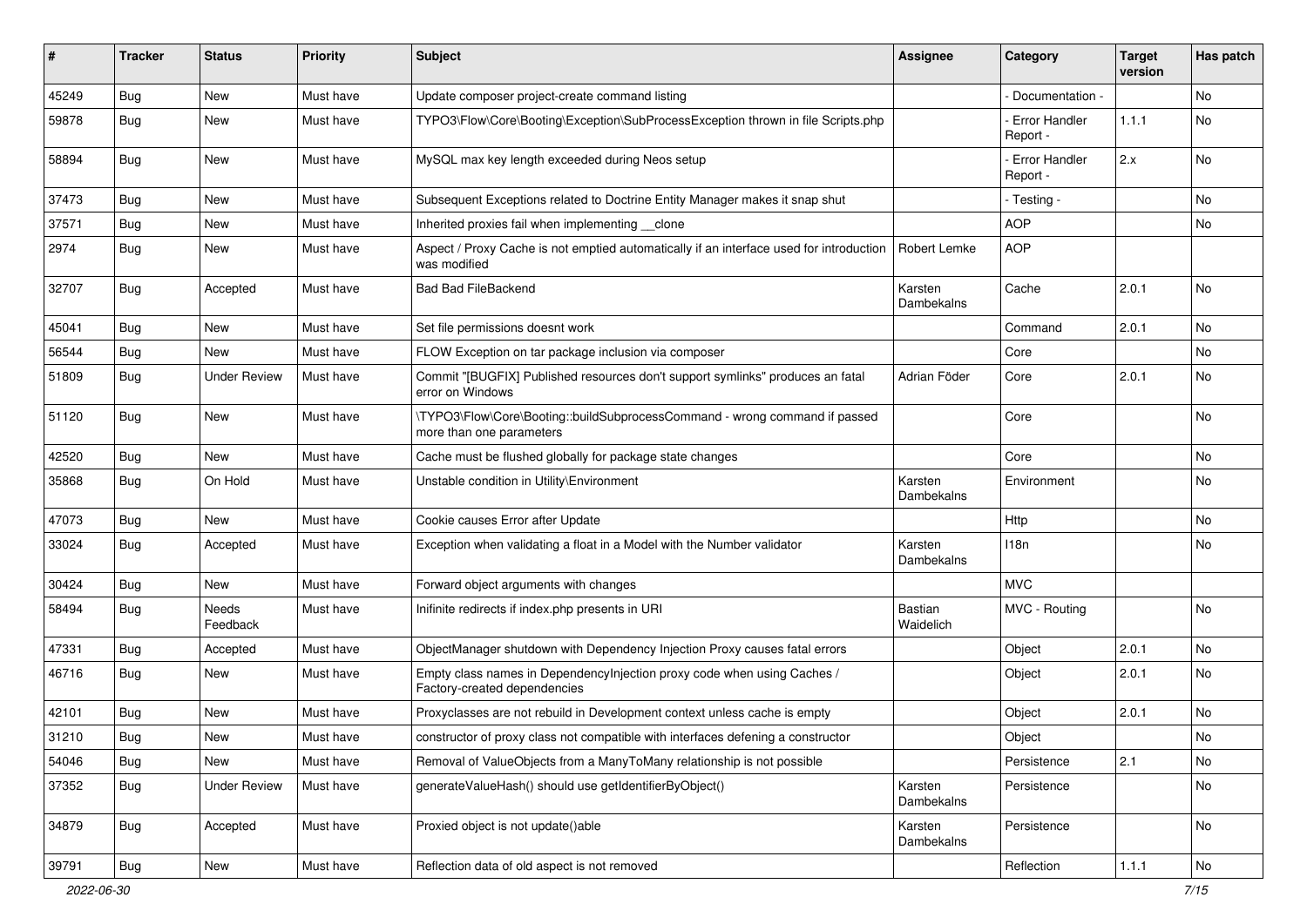| #     | <b>Tracker</b> | <b>Status</b>       | <b>Priority</b> | <b>Subject</b>                                                                                                                                          | <b>Assignee</b>       | Category   | <b>Target</b><br>version | Has patch |
|-------|----------------|---------------------|-----------------|---------------------------------------------------------------------------------------------------------------------------------------------------------|-----------------------|------------|--------------------------|-----------|
| 10678 | Bug            | New                 | Must have       | ReflectionService doesn't reflect methods of child classes correctly when they get<br>reflected before their parent class in the initialization process |                       | Reflection |                          |           |
| 41496 | Bug            | New                 | Must have       | Upload identical Resources, deleting fails                                                                                                              |                       | Resource   |                          | <b>No</b> |
| 57541 | <b>Bug</b>     | <b>Under Review</b> | Must have       | Content Security: operands work intrinsically differently in Rewrite and Manual check                                                                   |                       | Security   |                          | <b>No</b> |
| 49373 | <b>Bug</b>     | New                 | Must have       | Methods policy with key "Controllers" is ignored                                                                                                        |                       | Security   |                          | No        |
| 48898 | Bug            | New                 | Must have       | configuration for roles fails if one of Policy.yaml files contain empty "roles array"                                                                   | Christian Müller      | Security   | 2.0.1                    | <b>No</b> |
| 42606 | <b>Bug</b>     | New                 | Must have       | Content Security with nested objects                                                                                                                    |                       | Security   |                          | No        |
| 42601 | Bug            | <b>Under Review</b> | Must have       | Content Security: QOM rewriting is omitted if used in certain cases in an Action<br>Controller                                                          | Robert Lemke          | Security   | 2.0.1                    | <b>No</b> |
| 35720 | Bug            | <b>New</b>          | Must have       | Access denied Exception for widget links to actions with a policy                                                                                       |                       | Security   |                          | <b>No</b> |
| 33055 | Bug            | New                 | Must have       | AccessDeniedException instead of WebRedirect                                                                                                            |                       | Security   |                          | No        |
| 32869 | <b>Bug</b>     | New                 | Must have       | Security config tokenClass doesnt throw exception if not found the class                                                                                |                       | Security   |                          | No        |
| 32425 | <b>Bug</b>     | Accepted            | Must have       | IpAddressRange methods not completly implemented                                                                                                        | Karsten<br>Dambekalns | Security   |                          | Yes       |
| 32105 | Bug            | <b>New</b>          | Must have       | IgnoreValidation ignored if ACL is set for this controller action                                                                                       |                       | Security   |                          | No        |
| 27798 | Bug            | Accepted            | Must have       | CSRF protection not working for forms in a plugin                                                                                                       |                       | Security   | 2.0.1                    | No        |
| 55937 | Bug            | <b>New</b>          | Must have       | FlashMessage queue is lost                                                                                                                              |                       | Session    |                          | No        |
| 46097 | Bug            | New                 | Must have       | Logged in user gets session of an other logged in user                                                                                                  | Robert Lemke          | Session    |                          | No.       |
| 37227 | Bug            | On Hold             | Must have       | securityContext->getParty is not available in widget context                                                                                            |                       | Session    |                          | No        |
| 29405 | <b>Bug</b>     | New                 | Must have       | When storing a new entity inside the session, it will be fully serialized instead of just<br>the reference being stored                                 |                       | Session    |                          |           |
| 48093 | Bug            | <b>New</b>          | Must have       | AbstractCompositeValidators memory consumption continuously grow                                                                                        |                       | Validation | 2.0.1                    | Yes       |
| 38980 | <b>Bug</b>     | New                 | Must have       | ActionController: behavior of required arguments is not consistent                                                                                      |                       | Validation |                          | No        |
| 31500 | <b>Bug</b>     | <b>Under Review</b> | Must have       | Argument validation for CLI requests is not done                                                                                                        | Karsten<br>Dambekalns | Validation |                          | No        |
| 64842 | Feature        | <b>New</b>          | Could have      | Validation of Property should also happen before Property Mapping.                                                                                      |                       |            |                          | <b>No</b> |
| 55719 | Feature        | New                 | Could have      | Support additional Resource Folders                                                                                                                     |                       |            |                          | No        |
| 45851 | Feature        | Needs<br>Feedback   | Could have      | Allow referencing environment variables in Settings.yaml                                                                                                | Adrian Föder          |            |                          | No        |
| 31484 | Feature        | Needs<br>Feedback   | Could have      | possibility to modify inner workings of proxy class builder                                                                                             |                       |            |                          | No        |
| 8981  | Feature        | New                 | Could have      | Security/Performance: Provide Webserver Configuration file for common webservers -<br>do not use .htaccess                                              |                       |            |                          |           |
| 47404 | Feature        | New                 | Could have      | Add getters and setters methods for introduced properties                                                                                               |                       | AOP        |                          | No        |
| 37885 | Feature        | New                 | Could have      | Add CLI to show the object-configuration for a FLOW3 object-name                                                                                        | Martin Ficzel         | Cli        |                          | No        |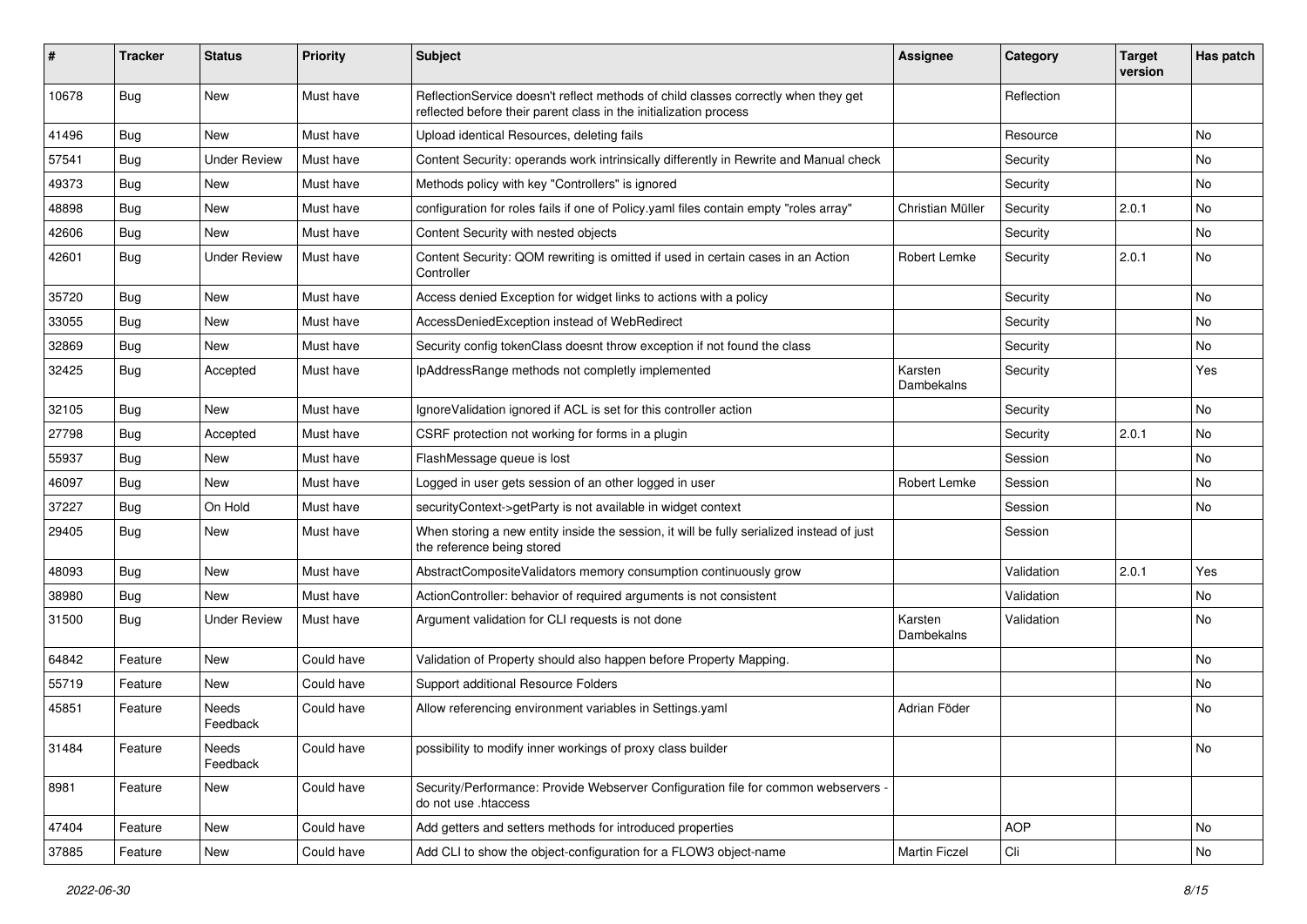| #     | <b>Tracker</b> | <b>Status</b>       | <b>Priority</b> | <b>Subject</b>                                                                                     | <b>Assignee</b>        | Category    | <b>Target</b><br>version | Has patch |
|-------|----------------|---------------------|-----------------|----------------------------------------------------------------------------------------------------|------------------------|-------------|--------------------------|-----------|
| 38222 | Feature        | New                 | Could have      | Step execution signals with concrete name                                                          |                        | Core        |                          | No        |
| 33049 | Feature        | New                 | Could have      | Allow configuration of context without environment variable (needed for IIS)                       |                        | Core        |                          | No        |
| 47339 | Feature        | Needs<br>Feedback   | Could have      | Allow RequestHandlers to get the current Request injected                                          | Alexander Berl         | Http        |                          | No        |
| 35388 | Feature        | New                 | Could have      | Use the current package as default for translations within controllers                             |                        | 118n        |                          | No        |
| 49039 | Feature        | New                 | Could have      | RFC: Use PSR-3 logger interface in Flow                                                            |                        | Log         |                          | <b>No</b> |
| 46050 | Feature        | New                 | Could have      | To decouple log file writing at Logger->logException                                               |                        | Log         |                          | No        |
| 50262 | Feature        | New                 | Could have      | Add Keywords to composer Json                                                                      |                        | Package     |                          | No        |
| 55793 | Feature        | <b>Under Review</b> | Could have      | Add Support for groupBy                                                                            | Kerstin<br>Huppenbauer | Persistence |                          | No        |
| 34133 | Feature        | New                 | Could have      | RFC: Handle Semicolons in Path part of URIs as Scoped Path Parameters                              |                        | Property    |                          | No        |
| 6602  | Feature        | <b>New</b>          | Could have      | Implement after invocation handling                                                                | Andreas Förthner       | Security    |                          |           |
| 40418 | Feature        | Needs<br>Feedback   | Could have      | Add an option to flow3:cache:flush thats keeps user sessions active                                |                        | Session     |                          | No        |
| 48409 | Feature        | New                 | Could have      | Introduce new Annotation "Slot" for wiring signal and slots                                        |                        | SignalSlot  |                          | No        |
| 39788 | Feature        | New                 | Could have      | RFC: Repository based NotExistsValidator                                                           |                        | Validation  |                          | No        |
| 3587  | Feature        | New                 | Could have      | Enforce validation rules for value objects already in constructor                                  |                        | Validation  |                          |           |
| 59244 | Feature        | New                 | Should have     | Message or Container needs context                                                                 |                        |             |                          | <b>No</b> |
| 58579 | Feature        | New                 | Should have     | Adding own environment constants to Flow                                                           |                        |             | 2.x                      | No        |
| 57763 | Feature        | New                 | Should have     | Allow controller / package / action as params in<br>\TYPO3\Fluid\ViewHelpers\Form\ButtonViewHelper |                        |             |                          | No        |
| 56556 | Feature        | <b>New</b>          | Should have     | support has Property and is Property                                                               |                        |             |                          | <b>No</b> |
| 56486 | Feature        | New                 | Should have     | Optimize the ObjectManager for performance                                                         |                        |             |                          | No        |
| 56036 | Feature        | New                 | Should have     | Optimize autoloading                                                                               |                        |             |                          | No        |
| 55831 | Feature        | New                 | Should have     | Different scenarios for session settings                                                           |                        |             |                          | No        |
| 52590 | Feature        | New                 | Should have     | Provide a way to get the Doctrine QueryBuilder                                                     |                        |             |                          | No        |
| 48657 | Feature        | <b>Under Review</b> | Should have     | support HTTP_RANGE                                                                                 |                        |             |                          | No        |
| 46910 | Feature        | New                 | Should have     | Composer integration - PackageStates.php                                                           |                        |             |                          | No        |
| 46371 | Feature        | New                 | Should have     | Support compilation of static information in proxy classes                                         | Christopher<br>Hlubek  |             |                          | No.       |
| 45100 | Feature        | <b>Under Review</b> | Should have     | RequestDispatchingAspect should check if entry point can handle current request                    | Christopher<br>Hlubek  |             |                          |           |
| 44123 | Feature        | New                 | Should have     | Make the "Flow requires the PHP setting "date.timezone"" error more beautiful                      |                        |             |                          | No        |
| 43841 | Feature        | New                 | Should have     | Add package support to validation errors                                                           |                        |             |                          | No        |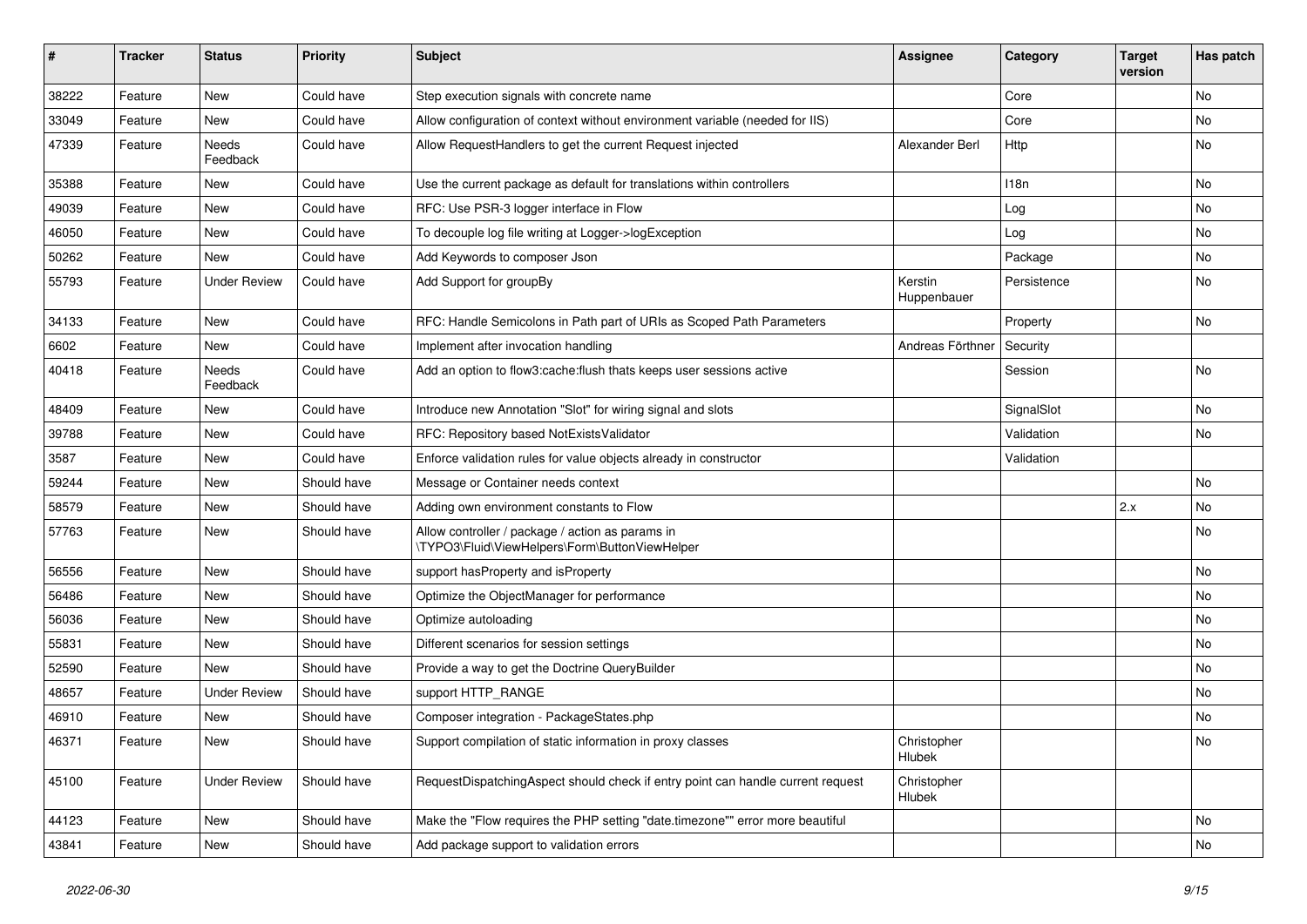| #     | <b>Tracker</b> | <b>Status</b>       | <b>Priority</b> | <b>Subject</b>                                                                  | <b>Assignee</b>              | Category      | <b>Target</b><br>version | Has patch |
|-------|----------------|---------------------|-----------------|---------------------------------------------------------------------------------|------------------------------|---------------|--------------------------|-----------|
| 43572 | Feature        | New                 | Should have     | Uri should support manipulation of query arguments                              |                              |               |                          | No        |
| 43082 | Feature        | Needs<br>Feedback   | Should have     | Add CLI support for scaffolding models, views, controller                       |                              |               |                          | No        |
| 36510 | Feature        | New                 | Should have     | <b>Firewall Redirect?</b>                                                       |                              |               |                          | No        |
| 36509 | Feature        | New                 | Should have     | redirect ToUri to an uri with acl forces a 403 because of missing csrf token.   |                              |               |                          | No        |
| 33710 | Feature        | New                 | Should have     | Configuration based on Domain                                                   |                              |               |                          | No        |
| 32294 | Feature        | New                 | Should have     | Lazy initialization of loggers                                                  |                              |               |                          | No        |
| 30258 | Feature        | New                 | Should have     | Support optional package dependencies                                           |                              |               |                          |           |
| 29476 | Feature        | New                 | Should have     | Provider rendering time and query count for request                             |                              |               |                          |           |
| 29258 | Feature        | Needs<br>Feedback   | Should have     | Provide a way to override classes by environment                                |                              |               |                          | No        |
| 28074 | Feature        | Needs<br>Feedback   | Should have     | Provide a shell script that installs Phoenix or FLOW3 from git                  | Markus Bucher                |               |                          | <b>No</b> |
| 27322 | Feature        | On Hold             | Should have     | Add support for Appserver-in-PHP, which could result in much faster executions. | Christopher<br>Hlubek        |               |                          | No        |
| 26986 | Feature        | Accepted            | Should have     | Debug toolbar                                                                   | Christian Müller             |               |                          | No        |
| 39609 | Feature        | Accepted            | Should have     | <b>Migration Version</b>                                                        | Karsten<br>Dambekalns        | Migrations -  |                          | No        |
| 6712  | Feature        | Accepted            | Should have     | Implement mixin support                                                         | Robert Lemke                 | <b>AOP</b>    |                          |           |
| 890   | Feature        | New                 | Should have     | Add priority for advice chains                                                  | Robert Lemke                 | <b>AOP</b>    |                          |           |
| 46816 | Feature        | New                 | Should have     | Add xcache cache backend                                                        |                              | Cache         |                          | No        |
| 46318 | Feature        | New                 | Should have     | [caching framework] Extend cache interface to handle multiple entries           |                              | Cache         |                          | <b>No</b> |
| 46216 | Feature        | New                 | Should have     | Add wincache cache backend                                                      |                              | Cache         |                          | No        |
| 55199 | Feature        | New                 | Should have     | Avoid Buffering of Shell output                                                 |                              | Cli           |                          | No        |
| 60095 | Feature        | <b>Under Review</b> | Should have     | LockManager's LockHoldingStackPage should be configurable                       |                              | Configuration |                          | No        |
| 37373 | Feature        | <b>Under Review</b> | Should have     | Make annotation overrides / "injection" via Objects.yaml possible               | <b>Marc Neuhaus</b>          | Configuration |                          | No        |
| 8464  | Feature        | New                 | Should have     | Write settings using the ConfigurationManager                                   |                              | Configuration |                          | No        |
| 39088 | Feature        | New                 | Should have     | Add a sgnalslot before compilation                                              |                              | Core          |                          | No        |
| 30418 | Feature        | New                 | Should have     | Package bootstrapping following dependencies                                    |                              | Core          |                          |           |
| 36955 | Feature        | New                 | Should have     | Add type filter to var_dump()                                                   |                              | Error         |                          | No        |
| 56916 | Feature        | New                 | Should have     | Support PATCH request method as of RFC5789                                      |                              | Http          |                          | No        |
| 35030 | Feature        | <b>Under Review</b> | Should have     | Dynamic locale detection                                                        | Karsten<br><b>Dambekalns</b> | 118n          |                          | No        |
| 33018 | Feature        | New                 | Should have     | Translator should support override of labels from other packages                |                              | 118n          |                          | No        |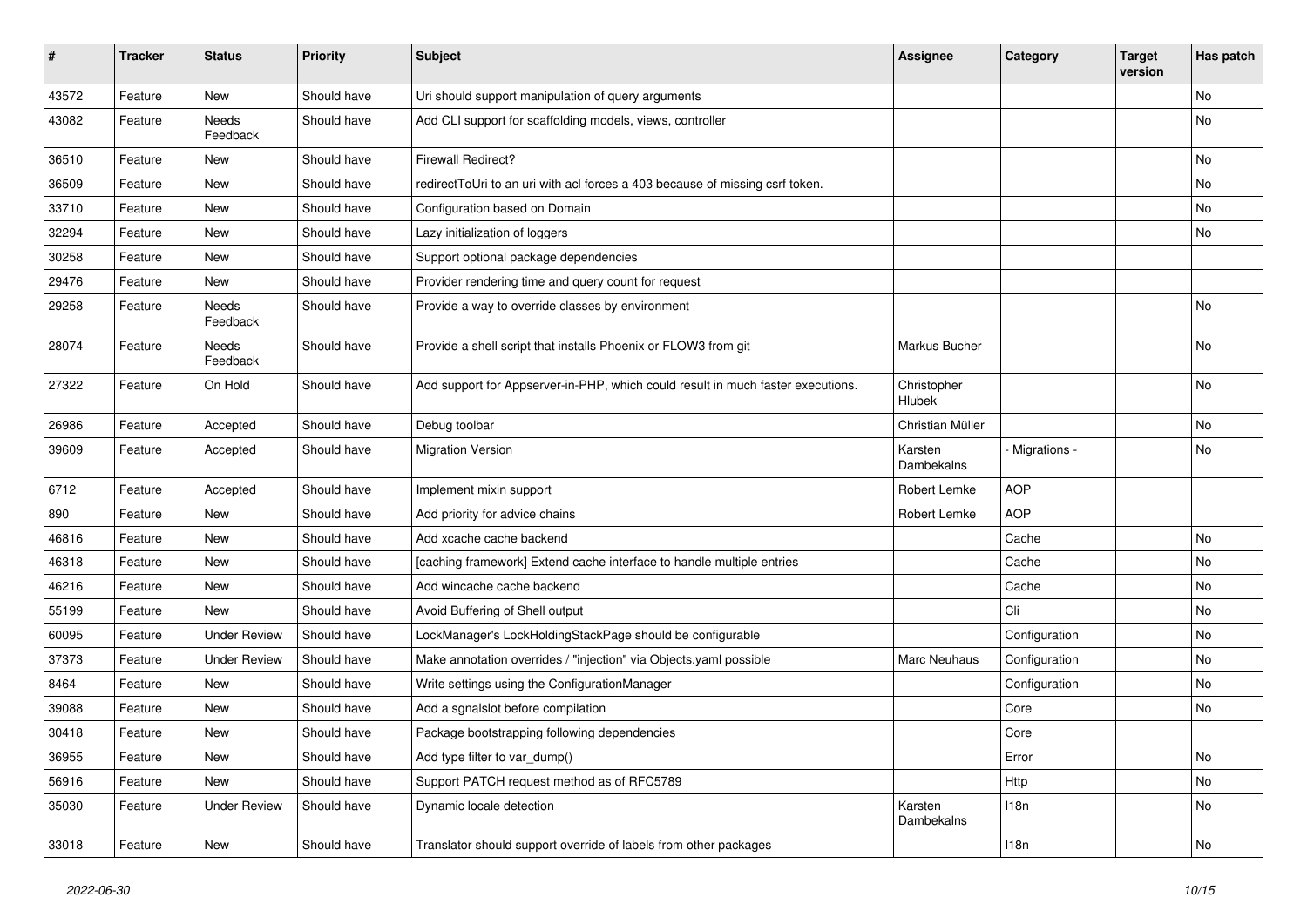| #     | <b>Tracker</b> | <b>Status</b>            | <b>Priority</b> | <b>Subject</b>                                                                                            | <b>Assignee</b>         | Category         | <b>Target</b><br>version | Has patch |
|-------|----------------|--------------------------|-----------------|-----------------------------------------------------------------------------------------------------------|-------------------------|------------------|--------------------------|-----------|
| 32607 | Feature        | <b>Needs</b><br>Feedback | Should have     | Export localized strings for JS consumption                                                               | Karsten<br>Dambekalns   | 118 <sub>n</sub> |                          | <b>No</b> |
| 26943 | Feature        | Needs<br>Feedback        | Should have     | Add i18n support to domain models                                                                         | Karsten<br>Dambekalns   | 118n             |                          | No        |
| 9313  | Feature        | <b>New</b>               | Should have     | Support for currencies                                                                                    |                         | 118n             |                          | No        |
| 9861  | Feature        | <b>Needs</b><br>Feedback | Should have     | Leave logging up and running as long as possible                                                          |                         | Log              |                          | <b>No</b> |
| 3312  | Feature        | Needs<br>Feedback        | Should have     | Allow for easy logging by annotations                                                                     | Robert Lemke            | Log              |                          |           |
| 48862 | Feature        | New                      | Should have     | Possibility to exclude package from file monitoring                                                       |                         | Monitor          |                          | No        |
| 54037 | Feature        | <b>Under Review</b>      | Should have     | JsonView accepts encoding options                                                                         |                         | <b>MVC</b>       |                          | No        |
| 51459 | Feature        | <b>New</b>               | Should have     | Allow catching of particular exceptions on property mapping                                               |                         | <b>MVC</b>       |                          | No        |
| 34674 | Feature        | Accepted                 | Should have     | NotFoundView is not injected in ActionController                                                          | Robert Lemke            | <b>MVC</b>       |                          | No        |
| 30890 | Feature        | Accepted                 | Should have     | Developer Toolbar                                                                                         | Christian Müller        | <b>MVC</b>       |                          | No        |
| 30428 | Feature        | <b>New</b>               | Should have     | Cloning of request arguments                                                                              |                         | <b>MVC</b>       |                          |           |
| 30423 | Feature        | <b>New</b>               | Should have     | Rendering template of other action without forward                                                        |                         | <b>MVC</b>       |                          | No        |
| 28231 | Feature        | <b>New</b>               | Should have     | Allow output to STDERR for CLI Response                                                                   |                         | <b>MVC</b>       |                          |           |
| 26745 | Feature        | <b>New</b>               | Should have     | MVC should know about entities lying in the session                                                       |                         | <b>MVC</b>       |                          | No        |
| 3728  | Feature        | <b>New</b>               | Should have     | Support arrays of objects as controller arguments                                                         |                         | <b>MVC</b>       |                          |           |
| 3306  | Feature        | Accepted                 | Should have     | Flush routes cache automatically on class file modifications                                              | Robert Lemke            | <b>MVC</b>       |                          |           |
| 3153  | Feature        | <b>New</b>               | Should have     | Support of action based filter rules defined by annotation.                                               |                         | <b>MVC</b>       |                          |           |
| 2817  | Feature        | <b>Needs</b><br>Feedback | Should have     | Provide safeguard for preventing multiple submits of a form                                               |                         | <b>MVC</b>       |                          | No        |
| 44891 | Feature        | <b>New</b>               | Should have     | Routes should be able to enforce http/https protocol                                                      |                         | MVC - Routing    |                          | No        |
| 37405 | Feature        | <b>Under Review</b>      | Should have     | When changing a property wich is used in routing the Link-VH should direkt to the<br>new properties value |                         | MVC - Routing    |                          | No        |
| 29972 | Feature        | <b>Under Review</b>      | Should have     | Configurable Redirects                                                                                    | Tim Kandel              | MVC - Routing    |                          | No        |
| 35783 | Feature        | <b>New</b>               | Should have     | Lifecycle method after property mapping                                                                   |                         | Object           |                          | No        |
| 31262 | Feature        | New                      | Should have     | Named arguments in Objects yaml for constructor arguments                                                 |                         | Object           |                          | No        |
| 31261 | Feature        | <b>New</b>               | Should have     | Virtual objects - generate proxy classes for interfaces                                                   |                         | Object           |                          | No        |
| 3588  | Feature        | Accepted                 | Should have     | Support value objects in the Object Factory                                                               | Robert Lemke            | Object           |                          |           |
| 41900 | Feature        | Accepted                 | Should have     | Check for duplicate PSR-0 autoload namespaces                                                             | Christian Jul<br>Jensen | Package          |                          | No        |
| 5774  | Feature        | <b>New</b>               | Should have     | Package Manager should clear all cache entries tagged with %PACKAGE%                                      |                         | Package          |                          |           |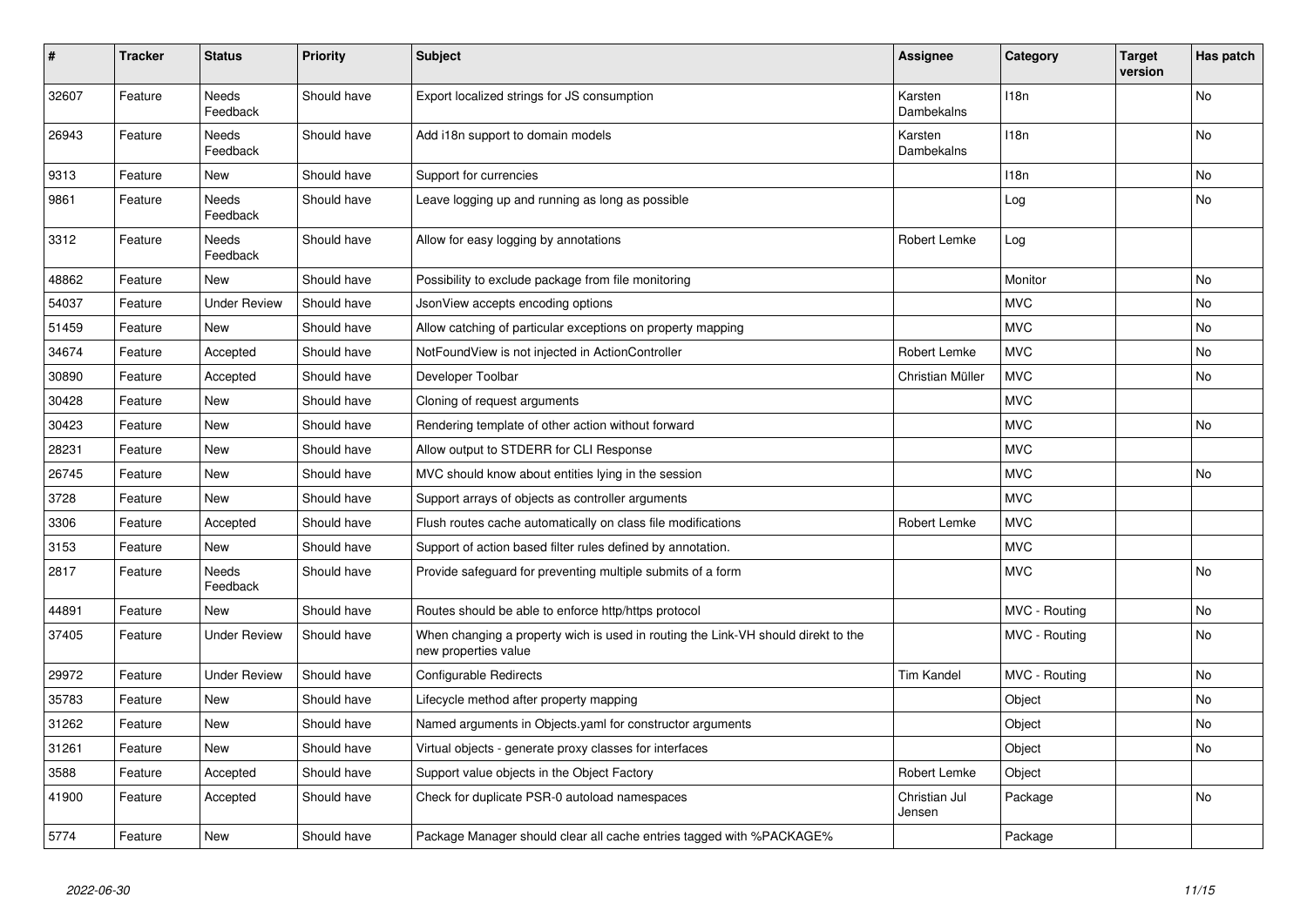| #     | <b>Tracker</b> | <b>Status</b>       | <b>Priority</b> | <b>Subject</b>                                                                                | Assignee              | Category    | <b>Target</b><br>version | Has patch |
|-------|----------------|---------------------|-----------------|-----------------------------------------------------------------------------------------------|-----------------------|-------------|--------------------------|-----------|
| 1856  | Feature        | <b>New</b>          | Should have     | The Package Manager checks dependencies between packages on each activation /<br>deactivation | Christopher<br>Hlubek | Package     |                          |           |
| 59672 | Feature        | <b>Under Review</b> | Should have     | Add support for Doctrine 2.5 embeddables                                                      | Alexander Berl        | Persistence |                          | No        |
| 49050 | Feature        | New                 | Should have     | Allow Subqueries in QueryInterface                                                            |                       | Persistence |                          | No        |
| 47951 | Feature        | New                 | Should have     | Warn if persistence stack is not empty at the end of a get-request                            |                       | Persistence |                          | No        |
| 41420 | Feature        | New                 | Should have     | Support entity versioning                                                                     |                       | Persistence |                          | No        |
| 37372 | Feature        | Accepted            | Should have     | Inheritance in ORM should be configured automatically                                         | Karsten<br>Dambekalns | Persistence |                          | No        |
| 36715 | Feature        | Accepted            | Should have     | Make simultaneous use of multiple persistence backends possible                               | Karsten<br>Dambekalns | Persistence |                          | No        |
| 30933 | Feature        | Needs<br>Feedback   | Should have     | Check for unique constraints on add()                                                         | Karsten<br>Dambekalns | Persistence |                          | No        |
| 28136 | Feature        | New                 | Should have     | HTTP Semantics for Transactions and more                                                      |                       | Persistence |                          | No        |
| 9537  | Feature        | New                 | Should have     | Query criterions should be able to compare whole objects                                      |                       | Persistence |                          |           |
| 47273 | Feature        | New                 | Should have     | Support mapping properties with differing types for setter and property                       |                       | Property    |                          | No        |
| 37279 | Feature        | New                 | Should have     | <b>Request PropertyMapping</b>                                                                |                       | Property    |                          | No        |
| 32106 | Feature        | Accepted            | Should have     | Support for Object source in PropertyMapper                                                   |                       | Property    |                          | Yes       |
| 26767 | Feature        | New                 | Should have     | Reflection method to get a method return type and documentation                               |                       | Reflection  |                          |           |
| 26765 | Feature        | Accepted            | Should have     | Support class schema features for every reflected class                                       | Karsten<br>Dambekalns | Reflection  |                          | No        |
| 51676 | Feature        | <b>Under Review</b> | Should have     | Support of symlinks for Resources                                                             |                       | Resource    |                          | No        |
| 47075 | Feature        | New                 | Should have     | Make Exception more meaningful                                                                |                       | Resource    |                          | No        |
| 45103 | Feature        | New                 | Should have     | Make static resource URI generation available outside of Fluid                                |                       | Resource    |                          | No        |
| 39253 | Feature        | Accepted            | Should have     | Remove mirroring mode option and code                                                         | Karsten<br>Dambekalns | Resource    |                          | No.       |
| 33937 | Feature        | Accepted            | Should have     | Convenience method to resolve public "resource://" paths                                      | Karsten<br>Dambekalns | Resource    |                          | No        |
| 33587 | Feature        | New                 | Should have     | Automatically remove unused Resources                                                         |                       | Resource    |                          | No        |
| 53177 | Feature        | New                 | Should have     | entity resource policy value support for `this`                                               |                       | Security    |                          | No        |
| 48167 | Feature        | Accepted            | Should have     | Command line account and role browsing                                                        | Adrian Föder          | Security    |                          | No        |
| 46063 | Feature        | New                 | Should have     | Implement username password provider with "remember me" persistent cookie                     | Christopher<br>Hlubek | Security    |                          | No        |
| 44563 | Feature        | New                 | Should have     | Logged in users via HTTP Basic always get re-authenticated                                    |                       | Security    |                          | No        |
| 39910 | Feature        | Accepted            | Should have     | Ability to query user based on roles                                                          |                       | Security    |                          | No        |
| 37846 | Feature        | New                 | Should have     | Should be able to declare more than one controllerObjectName per requestPatterns              |                       | Security    |                          | No        |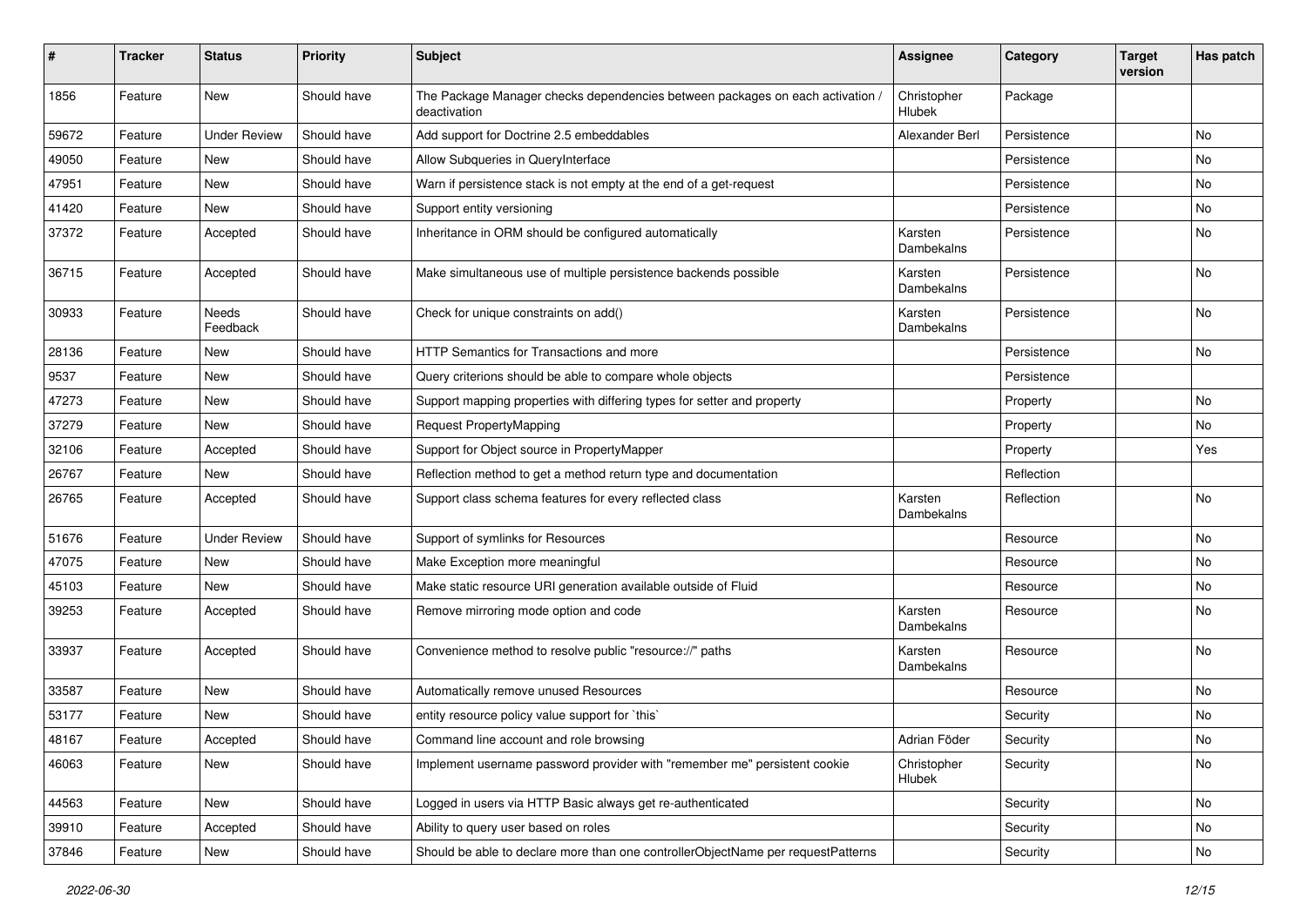| #     | <b>Tracker</b> | <b>Status</b>       | <b>Priority</b> | <b>Subject</b>                                                                                        | Assignee              | Category   | <b>Target</b><br>version | Has patch |
|-------|----------------|---------------------|-----------------|-------------------------------------------------------------------------------------------------------|-----------------------|------------|--------------------------|-----------|
| 34816 | Feature        | <b>New</b>          | Should have     | Long text encryption                                                                                  |                       | Security   |                          | No        |
| 29387 | Feature        | Needs<br>Feedback   | Should have     | A token with wrong credentials should throw an exception                                              | Andreas Förthner      | Security   |                          |           |
| 28052 | Feature        | On Hold             | Should have     | Possibility to enable or disable accounts                                                             | Julian Kleinhans      | Security   |                          | No        |
| 9968  | Feature        | New                 | Should have     | Promote security publishing configuration automatically when persisting models                        | Andreas Förthner      | Security   |                          |           |
| 8463  | Feature        | New                 | Should have     | Check security policy for objects reconstituted in the session scope                                  |                       | Security   |                          |           |
| 8462  | Feature        | New                 | Should have     | Check subobjects in query rewriting                                                                   |                       | Security   |                          |           |
| 5442  | Feature        | New                 | Should have     | Destroy session / logout user on deleting an account                                                  | Andreas Förthner      | Security   |                          |           |
| 3621  | Feature        | <b>New</b>          | Should have     | Implement dynamic firewall filter registration                                                        | Andreas Förthner      | Security   |                          |           |
| 3619  | Feature        | New                 | Should have     | Implement System Policy Support/System Security                                                       | Andreas Förthner      | Security   |                          |           |
| 32985 | Feature        | New                 | Should have     | Implement Processing Rules when merging numerically-indexed arrays                                    |                       | Utility    |                          | No        |
| 50901 | Feature        | New                 | Should have     | @IgnoreValidation also for class fields                                                               |                       | Validation |                          | No        |
| 47456 | Feature        | New                 | Should have     | ManyToOne and OneToOne Relations of Objects passed as Action Argument are<br>loaded automatically     |                       | Validation |                          | No        |
| 47191 | Feature        | <b>Under Review</b> | Should have     | Make (property) Validators aware of parent class and the property they belong to                      |                       | Validation |                          | No        |
| 45409 | Feature        | New                 | Should have     | Support validation of abstract nested properties                                                      |                       | Validation |                          | No        |
| 35781 | Feature        | New                 | Should have     | Model validation                                                                                      |                       | Validation |                          | No        |
| 28399 | Feature        | Needs<br>Feedback   | Should have     | Validation message and code should be configurable for bundled validators                             |                       | Validation |                          | No        |
| 6178  | Feature        | New                 | Should have     | Implement FileType and FileSize validators                                                            |                       | Validation |                          |           |
| 4146  | Feature        | Accepted            | Should have     | Support typed parameters for validation                                                               | Karsten<br>Dambekalns | Validation |                          |           |
| 56744 | Feature        | New                 | Must have       | stay logged in                                                                                        |                       |            |                          | No        |
| 56639 | Feature        | New                 | Must have       | Implement "getPrivateStorageUriByResource()" for recieving (image-) file URIs                         | Robert Lemke          |            | 2.x                      |           |
| 55870 | Feature        | New                 | Must have       | Enhance f:form.textfield or add a f:form.datefield VH with enhanced validation and<br>propertymapping | Christian Müller      |            |                          | No        |
| 1785  | Feature        | New                 | Must have       | Automatic garbage collection for expired cache entries                                                |                       | Cache      |                          |           |
| 58622 | Feature        | New                 | Must have       | Clearer Exception: Array to string conversion                                                         |                       | Core       |                          | No        |
| 40555 | Feature        | Accepted            | Must have       | Missing command arguments parameter in Core\Booting\Scripts::executeCommand()   Karsten               | Dambekalns            | Core       |                          | Yes       |
| 37212 | Feature        | Accepted            | Must have       | Edge Side Includes (ESI)                                                                              | Robert Lemke          | Http       |                          | No        |
| 3580  | Feature        | New                 | Must have       | Create an administration panel for the FLOW3 Development context                                      |                       | <b>MVC</b> |                          |           |
| 3305  | Feature        | Accepted            | Must have       | Unmodified objects retrieved from a repository should not be validated in the<br>controller           | Robert Lemke          | <b>MVC</b> |                          | No        |
| 50115 | Feature        | <b>Under Review</b> | Must have       | During the policy loading, we need to take care if class exist                                        | Dominique Feyer       | Security   |                          | Yes       |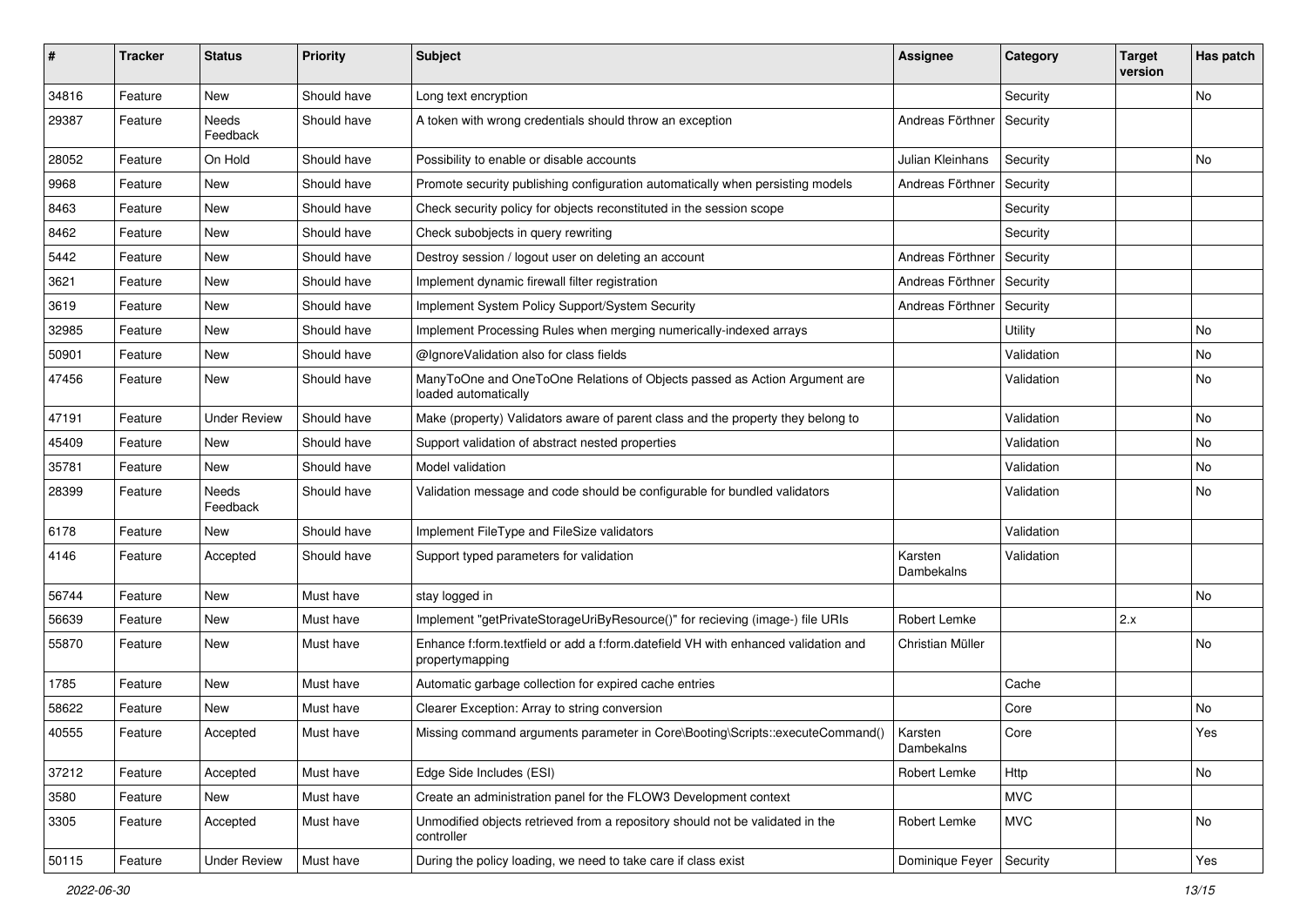| #     | <b>Tracker</b>   | <b>Status</b>            | <b>Priority</b> | <b>Subject</b>                                                                           | <b>Assignee</b>        | Category          | <b>Target</b><br>version | Has patch |
|-------|------------------|--------------------------|-----------------|------------------------------------------------------------------------------------------|------------------------|-------------------|--------------------------|-----------|
| 38065 | Feature          | <b>New</b>               | Must have       | Implement content security for DQL queries                                               | Andreas Förthner       | Security          |                          | <b>No</b> |
| 6603  | Feature          | <b>New</b>               | Must have       | Provide a policy management API                                                          | Andreas Förthner       | Security          |                          |           |
| 44738 | Feature          | <b>New</b>               | Must have       | Re-Validation of argument's custom validators                                            |                        | Validation        |                          | No        |
| 33258 | Major<br>Feature | Accepted                 | Should have     | Implement support for Assetic                                                            |                        |                   |                          | No        |
| 3585  | Major<br>Feature | <b>New</b>               | Should have     | Implement support for value objects                                                      |                        |                   |                          | <b>No</b> |
| 58184 | Major<br>Feature | <b>New</b>               | Should have     | HTTP request argument building for different use cases                                   |                        | Http              |                          | No        |
| 62292 | Major<br>Feature | <b>New</b>               | Should have     | Support for entity translation                                                           |                        | 118n              | 2.x                      | No        |
| 56602 | Major<br>Feature | <b>New</b>               | Should have     | Handling Of Multi Identity Entities                                                      |                        | Persistence       |                          | <b>No</b> |
| 31339 | Task             | On Hold                  | Could have      | Search                                                                                   |                        | Documentation -   |                          | No        |
| 27561 | Task             | Accepted                 | Could have      | Complete documentation                                                                   |                        | Documentation -   |                          | No        |
| 8923  | Task             | <b>Under Review</b>      | Could have      | Provide a Nginx Server Configuration for FLOW3                                           | Christian Müller       | Documentation -   | 1.1.1                    | No        |
| 37831 | Task             | <b>New</b>               | Could have      | Evaluate using PHP 5.4's internal web server for Functional Testing                      |                        | - Testing -       |                          | No        |
| 49025 | Task             | <b>Under Review</b>      | Could have      | Dynamic locale detection / determination                                                 | Adrian Föder           | 118n              | 2.1                      | No.       |
| 55953 | Task             | <b>New</b>               | Could have      | Repair and streamline ValueObject support                                                |                        | Persistence       |                          | No.       |
| 6601  | Task             | On Hold                  | Could have      | Introduce a new roles definition syntax including runtime constraints                    | Andreas Förthner       | Security          |                          |           |
| 58408 | Task             | <b>New</b>               | Should have     | Disable manualy persisting                                                               |                        |                   |                          | No        |
| 55958 | Task             | <b>New</b>               | Should have     | RFC: Use PHP 5.4 closure features for direct ObjectAccess                                |                        |                   |                          | No        |
| 52280 | Task             | <b>Under Review</b>      | Should have     | Throw Exception if there is an array in PSR-0 autoload                                   |                        |                   |                          | Yes       |
| 51530 | Task             | <b>New</b>               | Should have     | Improve speed of Files::readDirectoryRecursively using RecursiveDirectoryIterator?       |                        |                   |                          | No        |
| 51286 | Task             | <b>New</b>               | Should have     | Custom error views should introduce a controller context somehow                         |                        |                   |                          | No        |
| 48296 | Task             | Needs<br>Feedback        | Should have     | Missing method in ExceptionHandlerInterface                                              |                        |                   |                          | No        |
| 43930 | Task             | <b>Needs</b><br>Feedback | Should have     | Remove canRender() completely?!                                                          | Sebastian<br>Kurfuerst |                   |                          | No        |
| 42550 | Task             | <b>Under Review</b>      | Should have     | Add top-level .htaccess to block everything but Web                                      | Karsten<br>Dambekalns  |                   |                          | No        |
| 35970 | Task             | <b>New</b>               | Should have     | Improve performance of Utility/Arrays::integerExplode by using array_map                 |                        |                   |                          | No        |
| 44542 | Task             | <b>New</b>               | Should have     | Mention the risk of requestPatterns regarding foreign package's SecurityContext<br>usage | Adrian Föder           | Documentation -   |                          | No        |
| 42465 | Task             | <b>New</b>               | Should have     | Document i18n settings                                                                   |                        | - Documentation - | 2.0.1                    | No        |